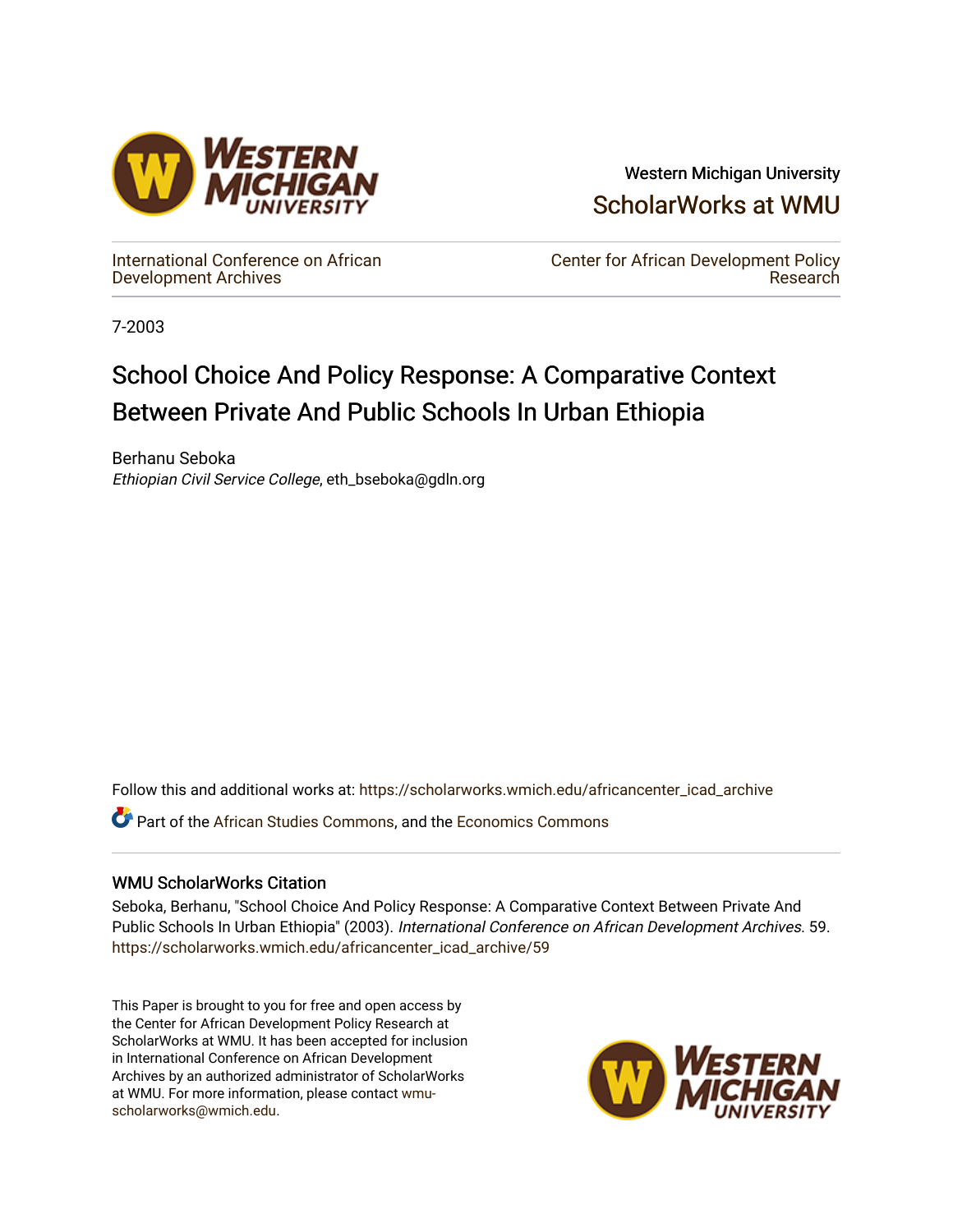# School Choice And Policy Response: A Comparative Context Between Private And Public Schools In Urban Ethiopia

# Paper Presented at: The 2<sup>nd</sup> International Symposium On Contemporary Development Issues in Ethiopia

By Berhanu Seboka Lecturer and Manager, Global Development Learning Network Center, Ethiopian Civil Service College E-mail: eth\_bseboka@gdln.org

> July 2003 Addis Ababa, Ethiopia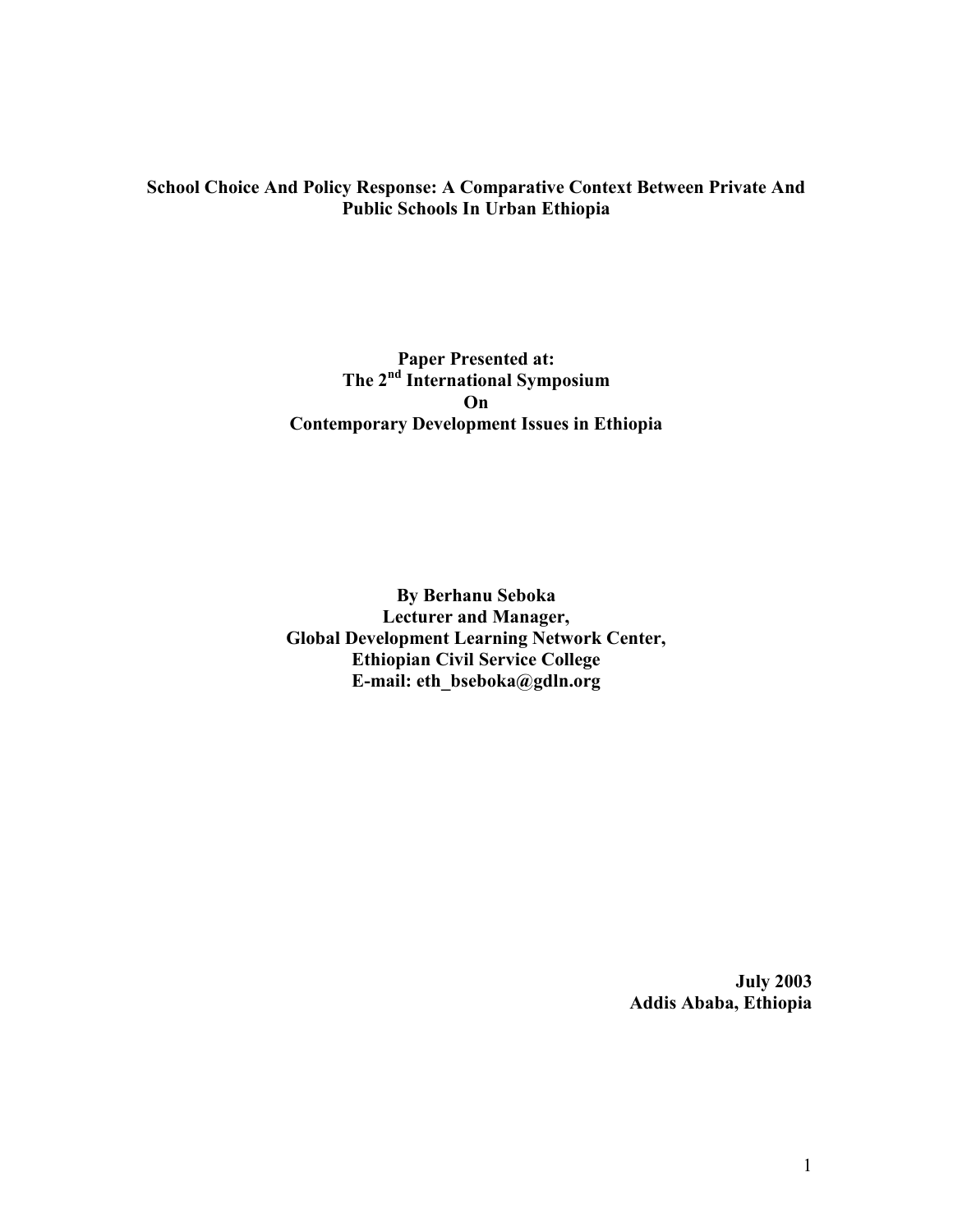# School Choice And Policy Response: A Comparative Context Between Private And Public Schools In Urban Ethiopia

#### By Berhanu Seboka

Executive Summary: Given today's appetite and search for better quality education in Ethiopia, coupled with meager educational budget available for the sector, little attention has been given to see the comparative advantage of demand side financing in education. In the 1960s, 1970s and 1980s, the state-run education system was criticized for being elitist, rigid and irresponsive. Today, more than ever, there is a constant public out cry for access to quality educational services both in urban and rural settings. The starting point for school choice is the availability of private schooling. School choice is believed to increase the efficiency of educational services by encouraging competition and sharpening innovations in the sector. On top of that, it will help to strengthen publicprivate partnership to supplement the limited government capacity to expand educational opportunities and better target public subsidies to the poor. Many economists also think that school choice will bring about consumer satisfaction and could be regarded as the best measure of a product's quality. The 1994 Education and Training Policy of Ethiopia also claim to establish conditions to encourage and support private investment in education. However, there is a view that its implementation has problems and little has been achieved in this direction.

The purpose of this paper is, therefore, intended to contribute to the existing and emerging dialogue on the need for greater private sector involvement and demand side financing of education in Ethiopia in respect of provoking important policy issues among planners, policy makers, implementers, end users, journalists and the academia. The paper focuses on school choice and policy response by way of establishing a comparative context between the private and public (government) school systems in urban settings. Addis Ababa is a case in point. It also aims to mirror challenges facing the private sector involvement and tries to discuss some reform options, opportunities and appropriate points for intervention in the Ethiopian context. A descriptive survey method was employed to mirror the relative merits of public and private schools in urban Ethiopia.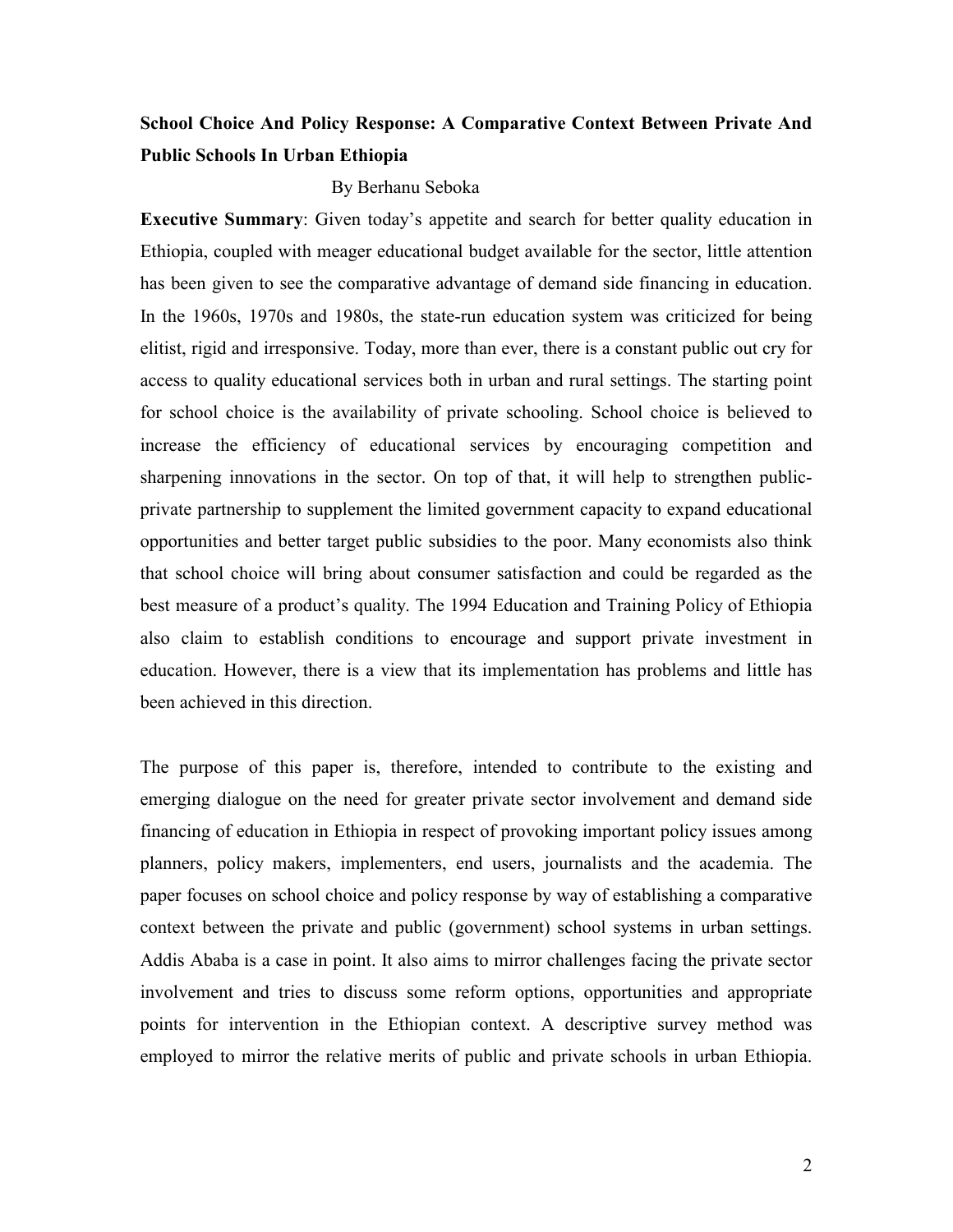Focus group discussions, interviews, observation of the actual situation and documentary review were used to collect pertinent information to analyze and interpret data.

 Results of the study showed that the existing private education sector in Addis Ababa emerged in response to excess demand for quality education. The present trend shows that the demand for private schooling substantially exceeds supply as a result of which, the number of private schools and enrollment have been rising rapidly over the last ten years. In 2001/02 the number of privately owned and managed schools in Addis Ababa accounted for 98, 78, 53, 41, and 67 percent of the total schools in the city at pre-primary, primary, secondary, technical and vocational and college levels, respectively, compared to almost nil in 1994. Parents have showed a reasonable degree of satisfaction in student performance, safety, discipline and school climate in private schooling. In spite of this rapid growth, however, there seems to exist an unmet demand for private education as evidenced by a long waiting list for admission, indicating a universal desire of parents for private schooling. The rating appeared to be number one choice for the majority of parents under the survey. In fact, these private schools vary with respect to academic quality, resources and pricing, ranging from the successful ones to those which are likely to survive in business and management terms. Administratively, most private schools tend to be more flexible and do not suffer from heavy and excessive bureaucratic administrations like government-led schools do.

It was also found that most private schools operate at a level of quality superior to or better than government-led schools and seem to be even cost effective in financial terms. The willingness of parents to pay for a quality education service was found high, but variations in school attributes, proximity, limited admissions and fees are factors which affect whether or not parents send their children to private schools. Thus, private school utilization tends to increases with income level rather than other factors.

However, though not serious there is an ideological impediment to the expansion of private schools from certain interest groups, stemming out of the fear that the state will forget its prime responsibility. Parents and students also have a fear that if the ethics of a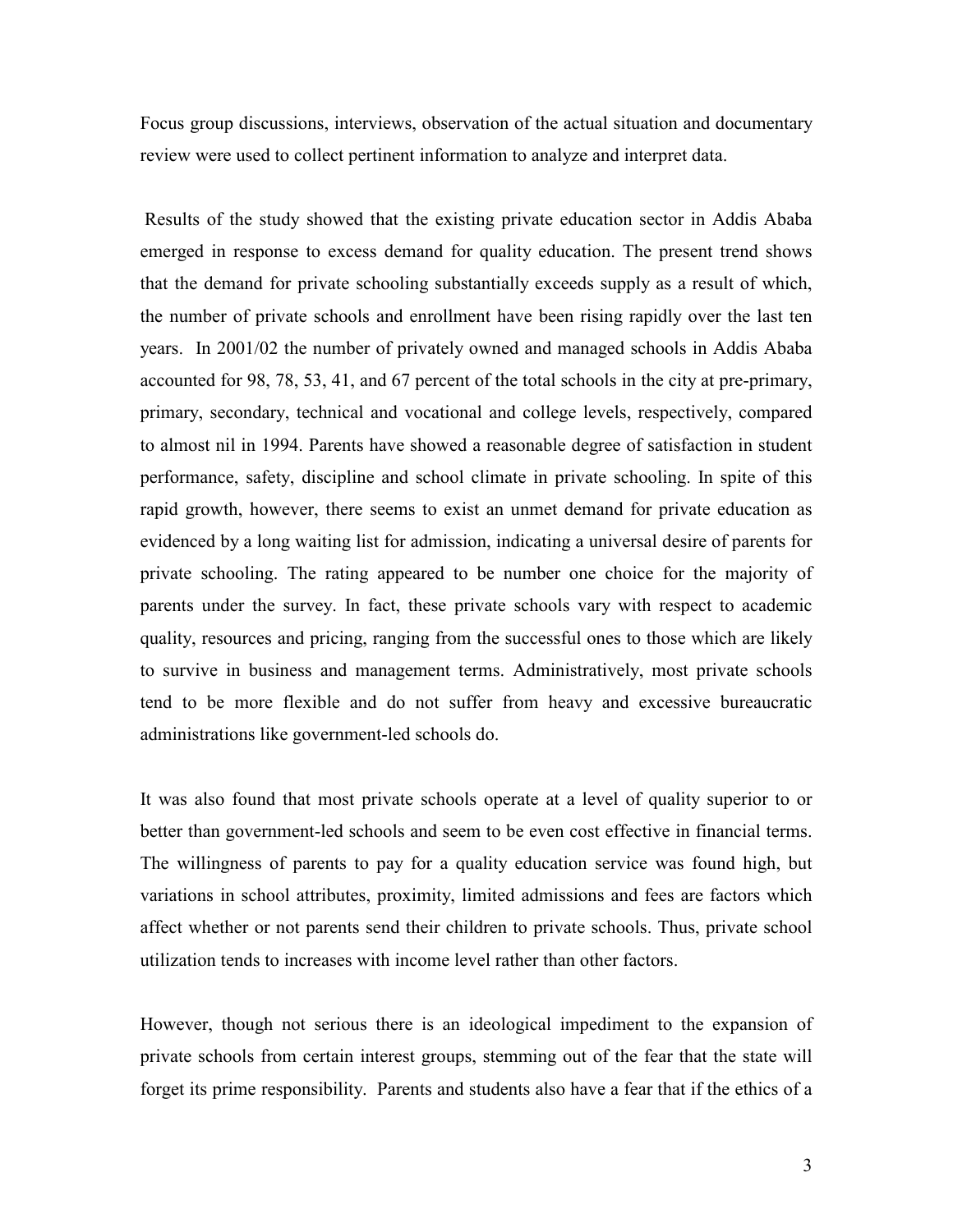free market is pursued, school fees may be raised beyond reasonable price and the venture could be turned into exploitative practices. They mentioned the recent student protest against Unity College who raised school fee without prior notice to users.

Other barriers to private investment in education in Addis Ababa were related to difficulties in obtaining school land, poor credit opportunities, excessive bureaucratic interferences and delays in responding to outstanding issues of the sector. In view of the high capital and operating costs required for effective functioning of the education system, it has been found that access to land and financial sources are extremely difficult and discouraging for many who wish to invest in the education sector, particularly at the secondary level. Legal and regulatory mechanisms, as well as the structure for incentives, were also reported to be less consistent and ad hoc in nature.

Despite the constraints results of the study strongly support the need for an increased involvement of the private sector in the delivery of educational services. Given the everincreasing appetite for quality educational services, there is a need for the introduction of an appropriate incentive structure and effective supervisory mechanisms to enhance the participation of the private sector in education. The peculiarities specific to the social sector as opposed to the commercial also make it necessary to design a privatization strategy specific to the education sector in its own context. The problems observed in the state-run schools by themselves are also factors that may propel the wave for privatization in education.

Therefore, it is recommended that reforms have to focus on an enabling policy environment to reduce barriers to entry, provision of incentive structures, the design of a demand driven safety net programs, and introduction of an effective contract monitoring system by removing all unnecessary bureaucratic bans and restrictive legal and regulatory frameworks with more focus on performance, monitoring and quality maintenance.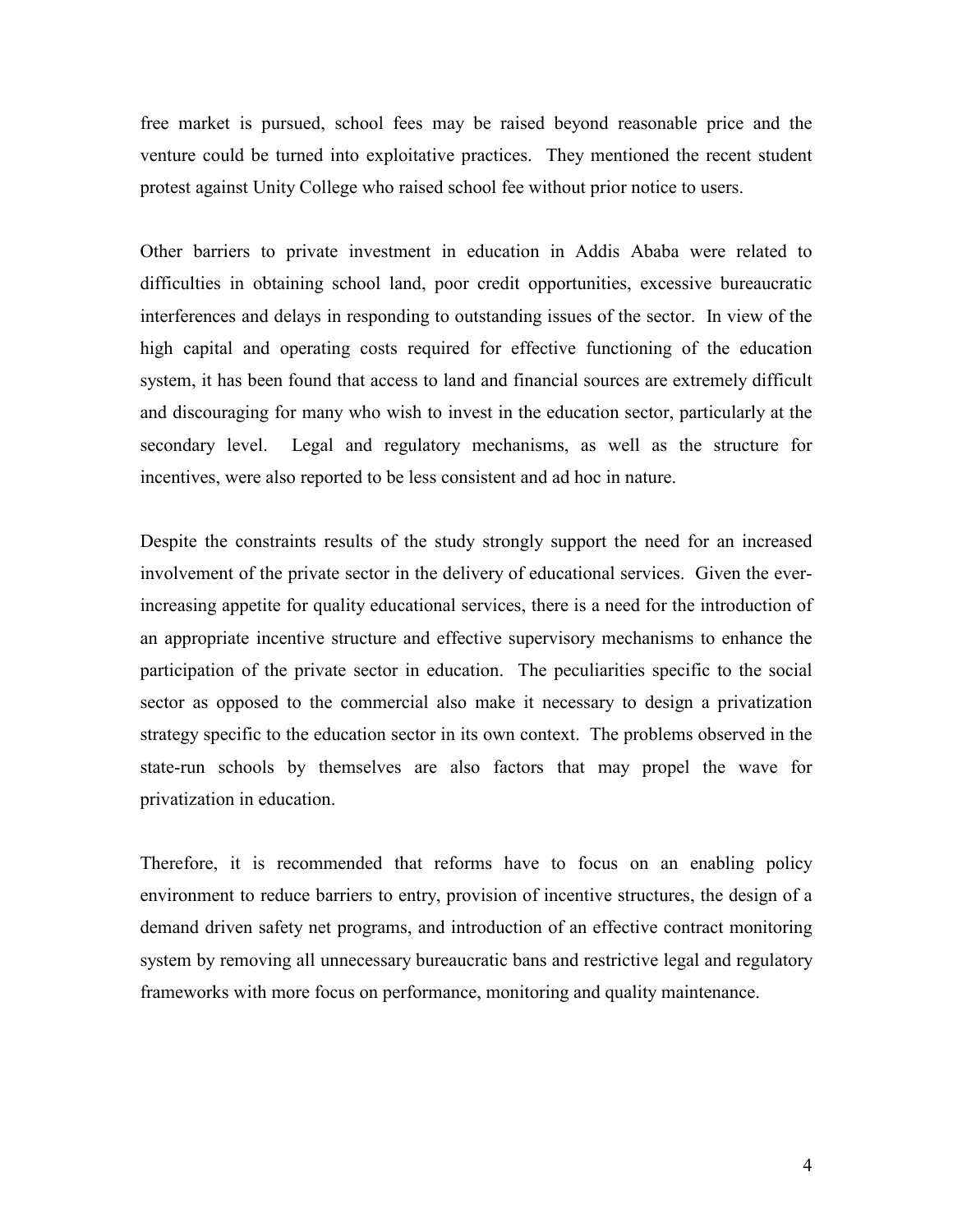# 1. Background of the Study

Education is a premier indicator of development and a sign for the quality of growth in a given society. Attacking poverty and sustaining development is also unthinkable with out sound education system. The centrality of education as a core and principal engine for development and nation building is, therefore, unquestionable. However, in Ethiopia, despite a long tradition of education and a century old history of modern schooling, the education system remains backward and far behind the expectations. The 1999 UNICEF report ranked Ethiopia as the third to last country in primary education enrollment in the world, leave alone secondary, technical/vocational and tertiary education.

In the academic year 2000/01, access to preprimary education was only 2 percent; the gross enrollment ratio at the primary level was 57.4 percent and 12.9 percent at the secondary level (MOE, 2001). The illiteracy rate is also one of the biggest in the world (78 percent). The disparity of educational opportunities along regional, spatial and gender lines are also disturbing. Despite a marked increase in enrollment over the past ten years, the Ethiopian education system has experienced severe neglect in terms of coverage, access, equity, quality, relevance, and efficiency at all levels.

The educational policies and practices exercised over the years are the main reasons for the crisis of education in Ethiopia. In view of the disappointing record of the education system in Ethiopia, some educational thinkers relate the failure with the process of policy formulation. Tekeste (1990), argues that the Ethiopian education policies have always been formulated 'behind a closed door" referring to a practice once contributed to a social upheaval (the Education Sector Review); and Seyoum (1996), has reached a conclusion that, attempts at the process of policy making in education has been "a top down approach" rather than "a bottom up approach" in which the interest of the needs and intrests of the beneficiaries were not fully addressed. From these conclusions one can infer that in the process of educational policy formulation, broad participation of stakeholders was missing.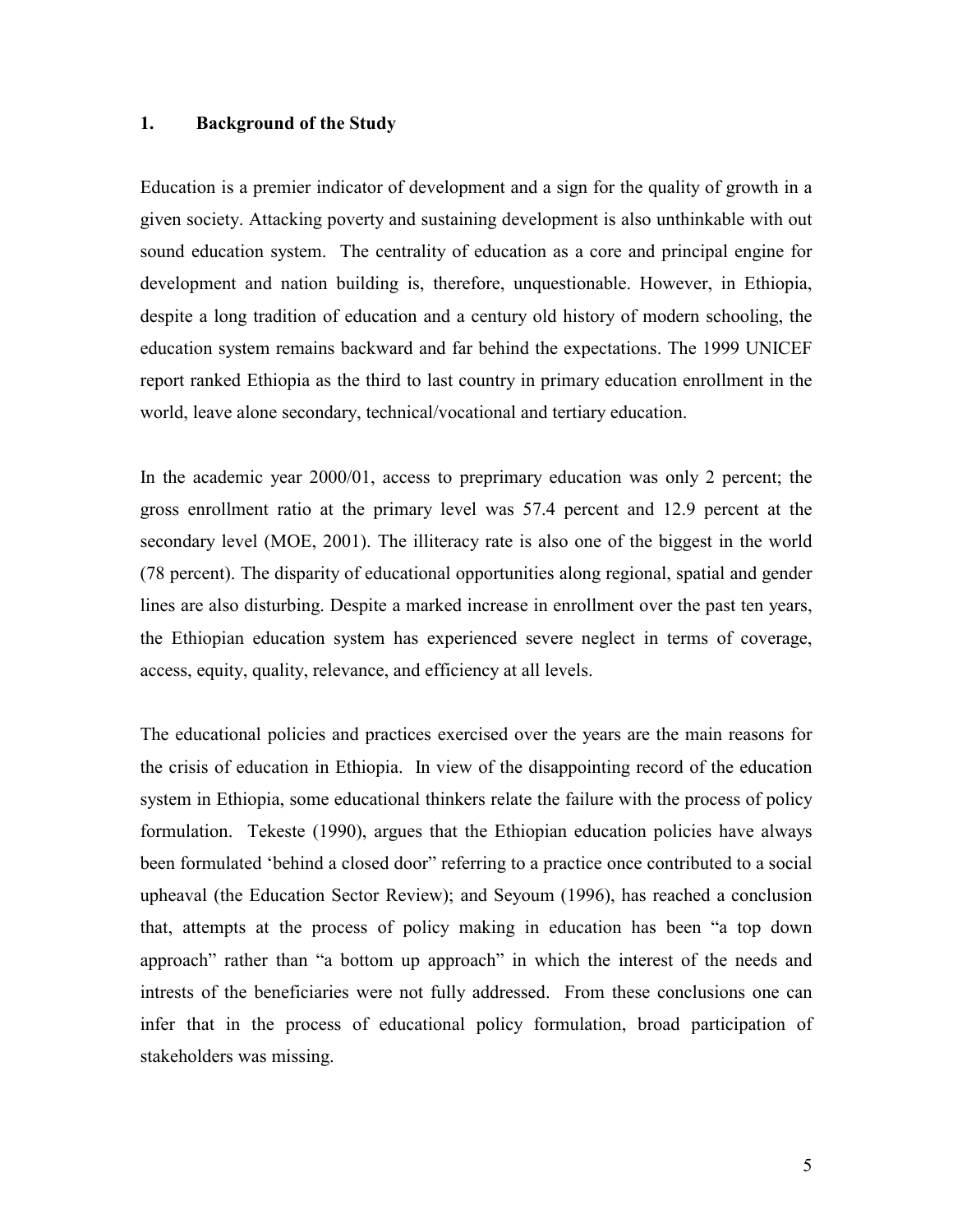In response to the problems, the 1994 Education and Training Policy and the subsequent Education Strategy and Sector Development Plans have acknowledged and realized the need for public-private partnership and collaborative effort to enhance the delivery of quality, responsive, and efficient educational services managed under a decentralized system of administration. In the Policy it is stated: "The government will create the necessary conditions to encourage and give support to private investors to open schools and establish various educational and training institutions" (TGE, 1994).

Following the policy several privately owned schools and training institutions have began to operate in urban centers, the biggest of which is observed in Addis Ababa. As indicated in the 2001/02 Education Statistic Annual Abstract of the Ministry of Education (MOE), there were about 299 Kindergartens, 366 Primary Schools, 58 Secondary Schools, 17 Technical and Vocational Education and Training centers (TVETs) and 15 Colleges functioning in Addis Ababa. Of these 292 (98%) kindergartens, 287 (78 percent) Primary Schools, 31(53 percent) Secondary Schools, 7 (41 percent) TVETs and 10 (67 percent) Colleges were privately managed educational institutions (MOE, 2001; Addis Ababa Education Bureau, 2001). Prior to the issuance of the 1994 Education and Training policy, the existence of private educational institutions was almost nil in the country (Seifu, 2000), due to the prohibitive nature of the private schooling under the socialist regime. The number of private Kindergartens, Vocational and Technical Schools as well as Tertiary level education and trainings are the most rapidly growing private educational institutions in the city.

 However, despite the remarkable growth in number, there is a view that private investment in education is not encouraging for many due to lack of proper incentive structures. Studies conducted by the Policy and Human Resource Development Office (PHRDO) in 1996, and Seifu (2000), have disclosed the fact that private investment in education is unsatisfactory and bound to suffer from lack of clear policy directives. As cited in Seifu (2000), out of the total 4,344 project applications, education accounted for only 2.7 percent (119 projects) up to 1999 (Ethiopian Investment Authority, 1999). The major reasons mentioned include: lack of legal enforcement; unclear, inconsistent and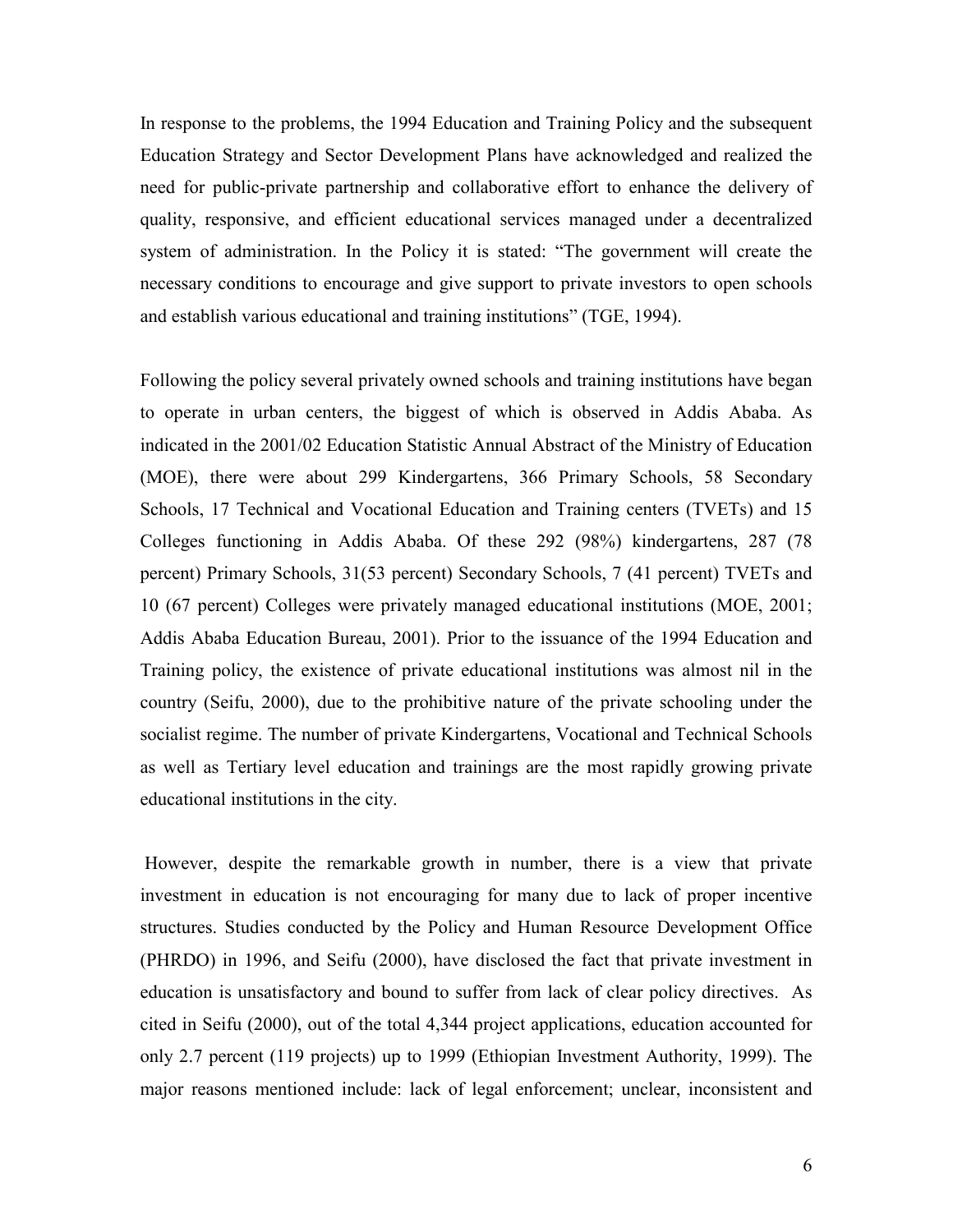confusing regularatory mechanisms; poor incentive structures and discouraging and inefficient bureaucratic systems.

World wide studies have also shown that the design of a politically sound, socioculturally acceptable and fiscally affordable reform policy is difficult in education, and the implementation experience has not always been encouraging in many developing countries. According to these studies the private sector as an alternate to the state-run school system has faced problems in many fronts. One of the problems stems from the resentment of vested interest groups, and suspicions resulting from ideological underpinning. Another set of problems is related to unclear policies, lack of access to land and financial resources, excessive bureaucratic interferences and control, which often has a negative impact on private sector initiatives (Torres and Mathur, 1995).

Despite all the constraints, the situation has demanded the need for rethinking the importance of private involvement in education and training. The factors that have been responsible for propelling the wave for private investment in education include; fiscal constraints, poor performance of government led schools, technological change, change in the economic and cultural environment and successful international experiences (Seifu 2000). Therefore, there exists an urgent need to identify the need for private education, assess key constraints and suggest appropriate reform options for intervention in Ethiopia.

#### 2. Purposes and Scope of the Study

This paper is intended to contribute to the emerging dialogue on private sector involvement in education. It is designed to address the need for private schooling in relation to demand, opportunities, key constraints, reform options and appropriate points of intervention in the Ethiopia context.

The specific objectives of the paper are therefore:

i) To show the potential role and contribution of the private sector in the advancement of education in Ethiopia;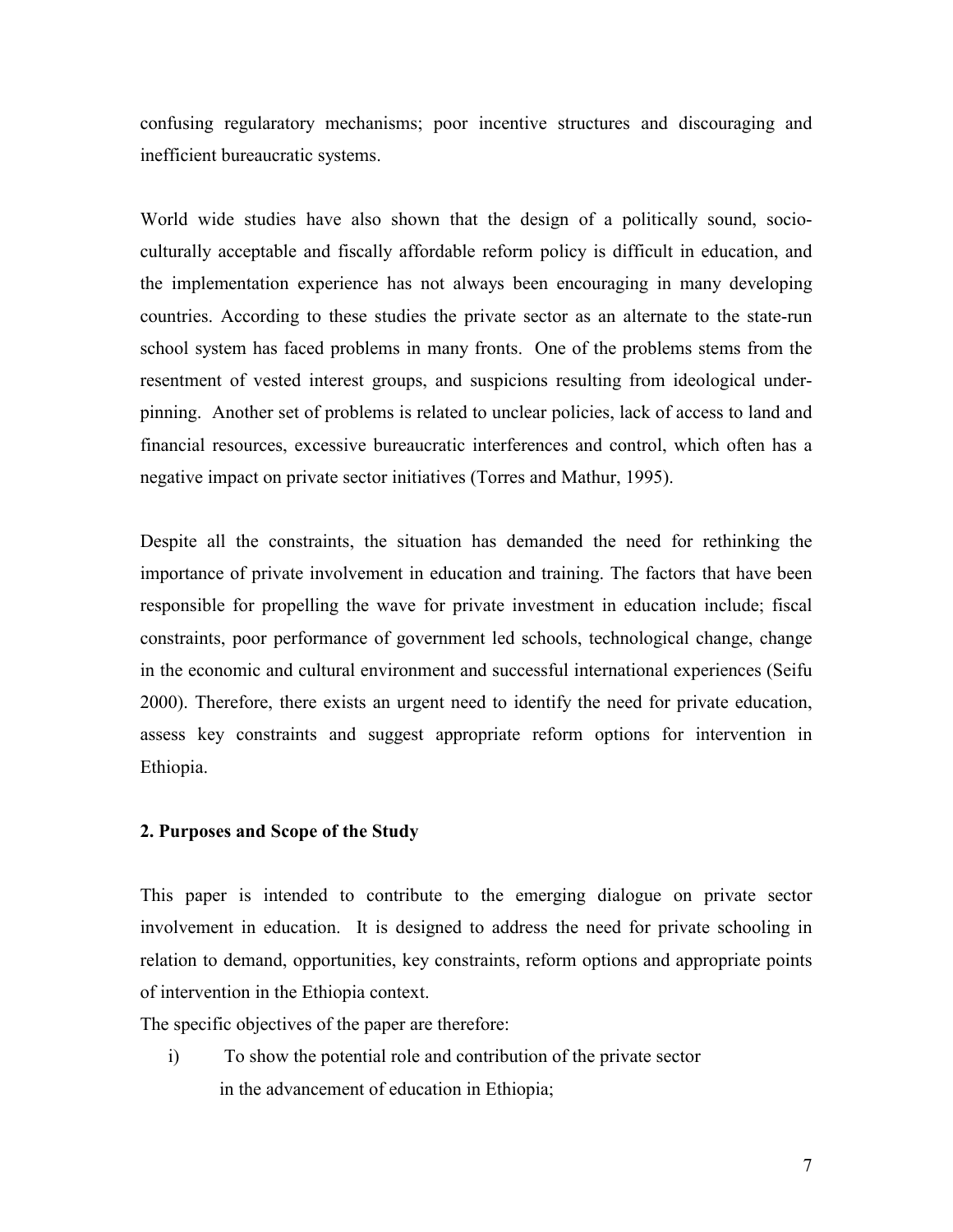- ii) To assess parental choice and the demand for private sector's operation in education in urban settings with special emphasis on Addis Ababa;
- iii) To provide insights and provoke workable policy dialogue between and among key stakeholders, and
- iv) To recommend a course of action for establishing the necessary policy conditions/options, incentive structures and supervisory mechanisms for improved sector performance and greater private participation in the education sector of Ethiopia.

# 3. Significance of the Study

Public private partnership is one of the most acknowledged strategies for effective decentralization and enhanced service delivery in today's development programs. However, the role the private sector in the advancement of education seems to be less understood in Ethiopia. The government of Ethiopia should make advantage of the private sector skills and knowledge to improve the century old efficiency problems of educational service delivery and at the same time need to gain additional access to finance for new investments. This requires careful designing of supporting policies and a well taught planning arrangement for the private sector.

Therefore, it is the belief of the writer that this paper may be of great help to policy makers, planers, development partners, implementers, end users and the academia to provoke sound policy ideas that may serve as a starting point to draw practical policy decisions, regularatory frameworks and operational guide for effective public-private partnership in education in Ethiopia. It could also add some insights and empirical evidence to what has been known already and could serve as a springboard for further indepth study, documentation and dissemination of new findings.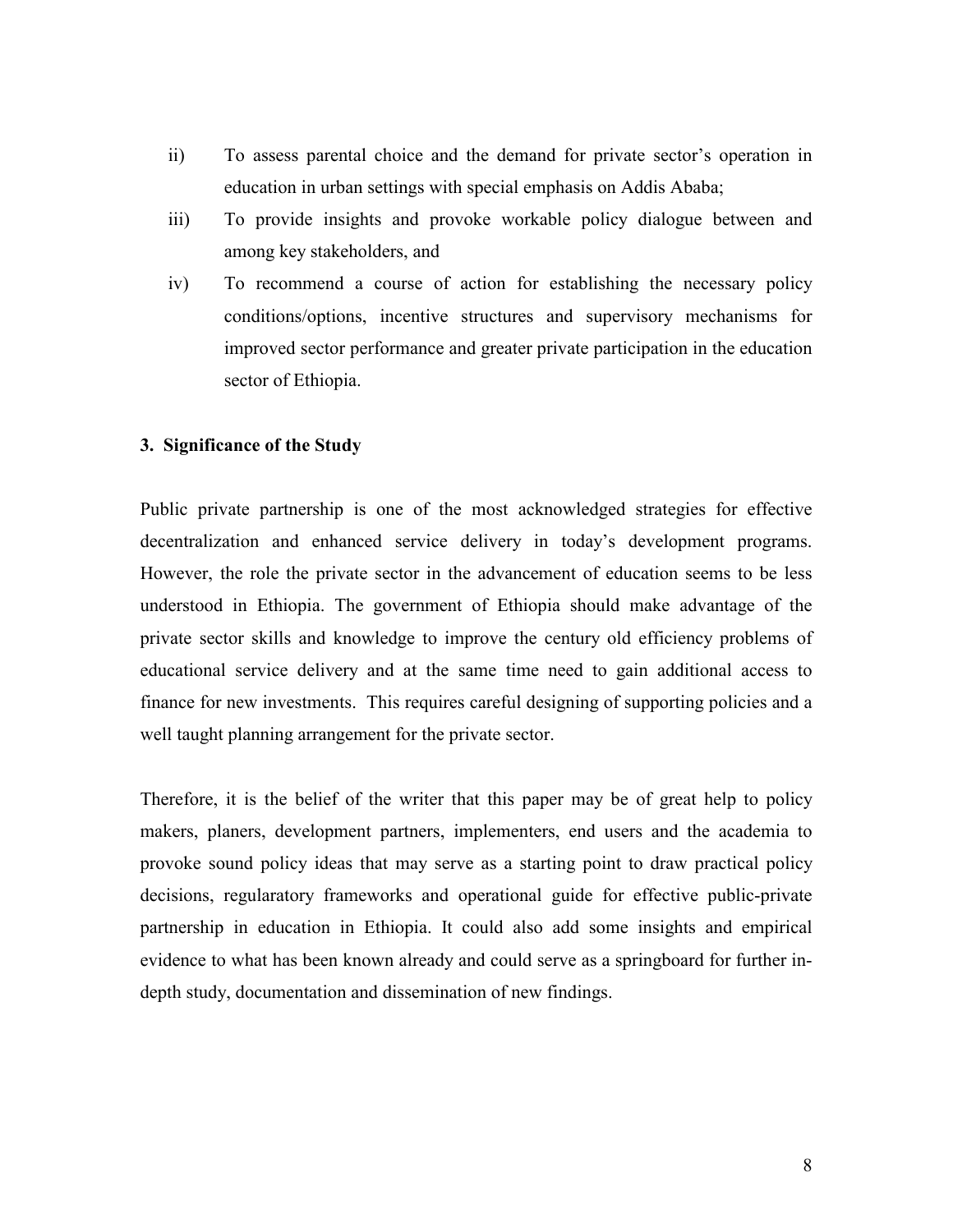#### 4. Research Design and Methodology

The design and methodology of a research is based on the purpose of the study (Morra and FriendLander, 1999). The primary purpose of this paper is to generate policy dialogue on the need for greater involvement of the private sector in education in Ethiopia. The paper seeks to mirror trends, opportunities, and challenges in the provision of private educational services in relation to school choice, private sector contribution and the enabling environment by way of identifying major barriers to its growth. Thus, a descriptive survey method was employed as an appropriate methodology to describe the situation, and synthesize lessons learned in line with the current wave of decentralization in the country.

At the time of the survey, there were about 755 schools in Addis Ababa running from kindergarten through tertiary level, out of which 83 percent (627) were private schools. Except in zone six, private schools have been operational in all the five zonal Administration of the city in privately owned residential villas. Of the total private schools functioning in Addis Ababa, 30 schools were taken as a sample for the study based up on simple random sampling. Documents, interviews, focus-group discussions, actual observations, available reports and literature review were the main sources of data. As regards to respondents a representative sample of 120 parents, 6 school owners, 24 teachers and supervising experts were considered in the study. Both qualitative and quantitative data analysis method were employed. The obtained data was tallied, tabulated and categorized using percentages, rank orders, frequency counts and a Likert type scale to discuss, analyze, and interpret available information.

#### 5. The Context for Private Sector Involvement

Private sector involvement is one of the key aspects in the process of effective decentralization and attacking poverty programs for enhanced service delivery. Countries around the world have initiated major reforms that raised the issue of who should be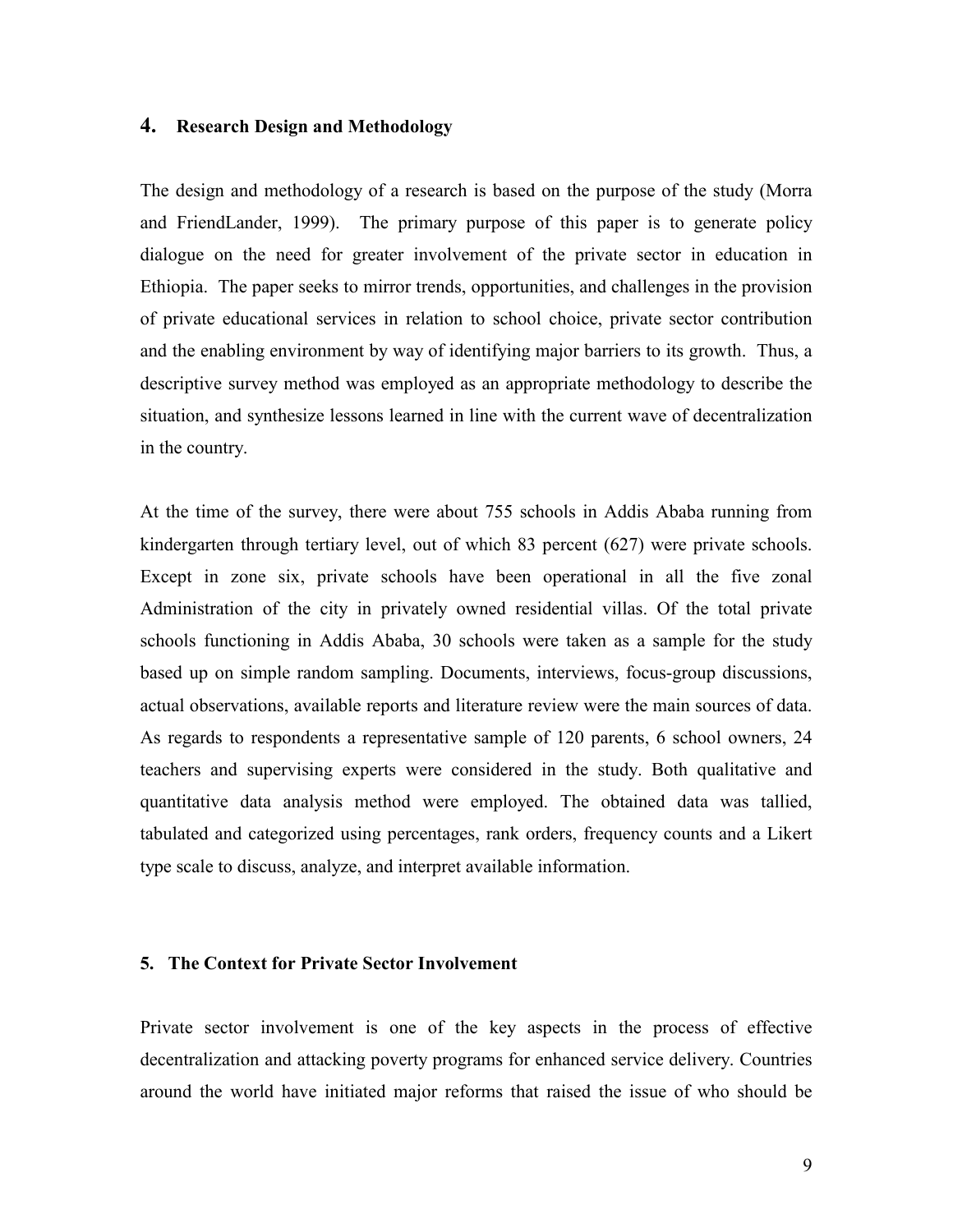providing certain public services. As such, several governments have attempted to reduce the size of their civil service, which was seen as too large, too costly, inefficient and not sufficiently innovative. Studies have also shown that, many public functions could be performed better, more cheaply and efficiently by the private sector or at least by the public sector using private sector service delivery method (World Bank, 1995).

Stokes (1999) has underscored that private delivery of education is better serving the educational needs of the population in many countries than government led schools. Besides complementing state-run education in the overall expansion of educational opportunities, private participation could free public resources, sharpen educational innovations and provide new scope for high standards in education.

Selected country experiences also show that the private sector has played a significant role in the advancement of education. In Tanzania and Kenya the provision of private educational services have exceeded government (public) schools both in terms of enrollment and quality (World Bank, 1995). In Chad private and community schools cater for about 15 percent of the total enrollment. In Zimbabwe 94 percent of the schools belongs to the nongovernmental sector. In other regions too one can see similar trends (James, 1991)

Privatization as used in the social sectors, does not necessarily imply an out right sale of public assets to private entrepreneurs. It is rather any form of expanded private sector participation to promote efficient and responsive quality services to the citizenry. The activities can take the form of private sector ownership, financing, management or any combination of the three. This does not imply a smaller role for the government.

There could be a number of reasons for government intervention in the delivery of educational services. Not all society members can afford the direct and indirect costs of education. It is argued that, if education is totally left to a market conditions, only those who can afford to pay could benefit. This will lead to social injustice and under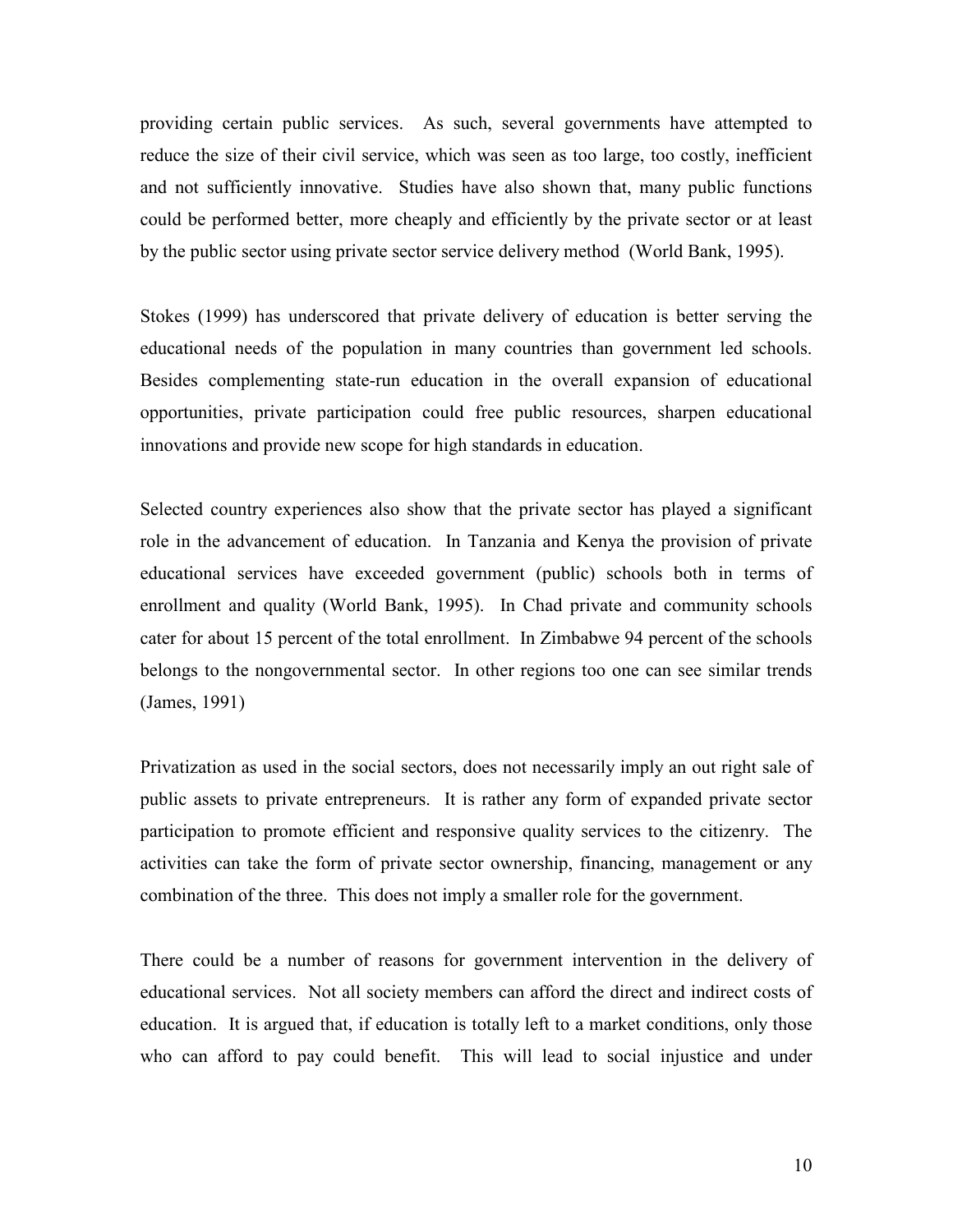investment from the social point of view that may widen income inequalities between the "haves "and" "have-nots" (Stokes, 1999; Torres and Mathur, 1995).

However, there are also several authorities that do not share this opinion and opt for private sector provision. This group of educational thinkers advocates that, the private sector could even better address equity issues as far as some sort of safety nets programs are set in place. The adoption of demand side financing mechanisms using voucher systems, scholarships, stipends, competition grants, exemption from certain taxes and other incentive structures are proposed as a policy option for government involvement to support low-income households.

Countries like Bolivia, Brazil, Pakistan, Peru, Senegal, Japan, Indonesia, Kenya, Liberia, and the Philippines provide partial subsidy in the form of cash grants, low rent buildings or shared facilities, assignment of additional teachers and catering of free training services. Other countries like Jordan, Japan, Republic of Korea, Algeria, Italy, and Sweden provide relief from import duties, exemption of property or income taxes, and also arrange low interest rates or guaranteed loans and scholarships for needy students to allow them attend schools of their choice. Belgium, Denmark, France, the Netherlands, Norway, the Unite kingdom, Germany, Lethetho, and Togo pay the salary of teachers as well as provide some recurrent and capital costs to private schools depending up on enrollment (James, 1999).

As a result, private education is becoming one of the biggest growth industries around the world. Merrill (1999) had estimated educational investment at \$2 trillion in 1999. The year 2000 has also marked a global sign for increased market in education. The World Trade Organization (WTO) has already signaled the need for recognizing trade in educational services and products in a global market. The emerging market forces and the contribution of the private sector in its own has thus, begun to force governments to search for appropriate reform options and implementation strategies for private sector involvement in education. Getting a good private sector involvement in education, therefore, requires genuine partnership, assessment of the market forces, creation of an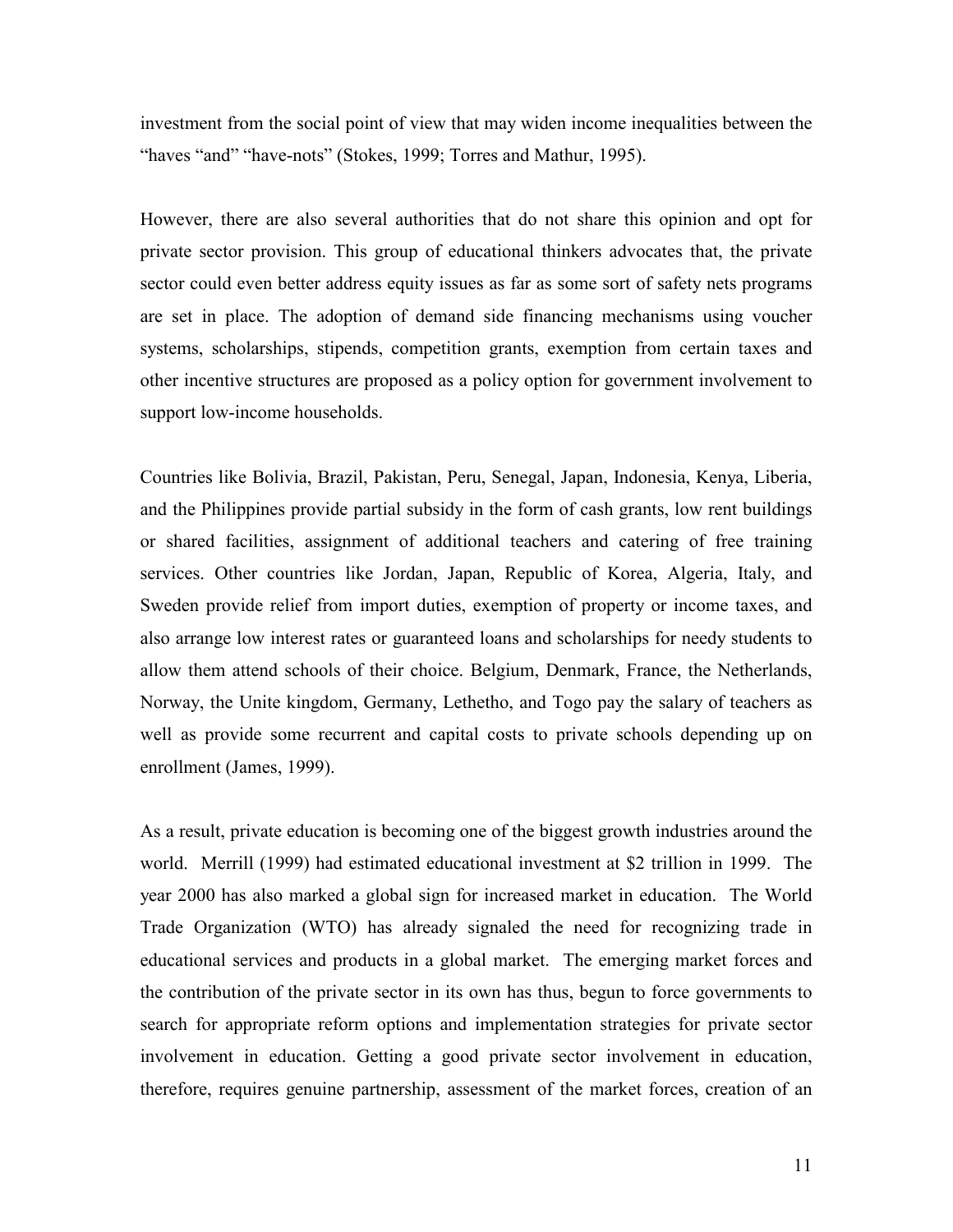enabling environment, ensuring greater allocation efficiency, establishment and maintenance of effective supervisory, management mechanisms and support systems to succeed.

#### 6. Findings and Discussion

#### 6.1 Review of Legal and Historical Perspectives

The existence of non-government schools in Ethiopia began to surface by the advent of Christian missionaries in 1906 (Solomon, 1997). However, the first official recognition of the non-government schools, including the private ones appeared in the 1940s by Proclamation 1943, Article 27 (Getachew and Lulseged, 1996). Following that, Decree Number 2 of 1944, issued on 21 Nehassie, 1936 and in accordance with the provision of Article 23. C of amendment Number 2 order Number 16 of the 1966, the second proclamation was passed in September 1973. Accordingly, the then Ministry of Education and Fine Arts provided the first clear and detailed regulation on nongovernment schools; defining private, mission and community schools with terms and conditions for operation in Meskerem 1966 (Ministry of Education and Fine Arts, 1973).

Unfortunately, this regulation was short lived as a result of Proclamation Number 54, 1975, which outlawed the existence of private schools in Ethiopia (Getachew and Lulseged, 1996; Seifu, 2000). This policy ordered the confiscation and nationalization of all private schools transferring their management and ownership to the public ownership.

After twenty years, the Transitional Government of Ethiopia (TGE) allowed the establishment and operation of private schools in 1995. The Council of Ministers as per Article 4 (2) of the definition of Powers and Duties of the Prime Minister, under the Council of Ministers' Pursuant to Proclamation Number 2/1991 issued a new regulation entitled the "Licensing and Supervision of Private Educational Institutions" in Ethiopia (TGE, 1995, Council of Ministers, Regulations Number 206/1995. This policy has opened the door for the re-emergence of private institutions in Ethiopia, particularly in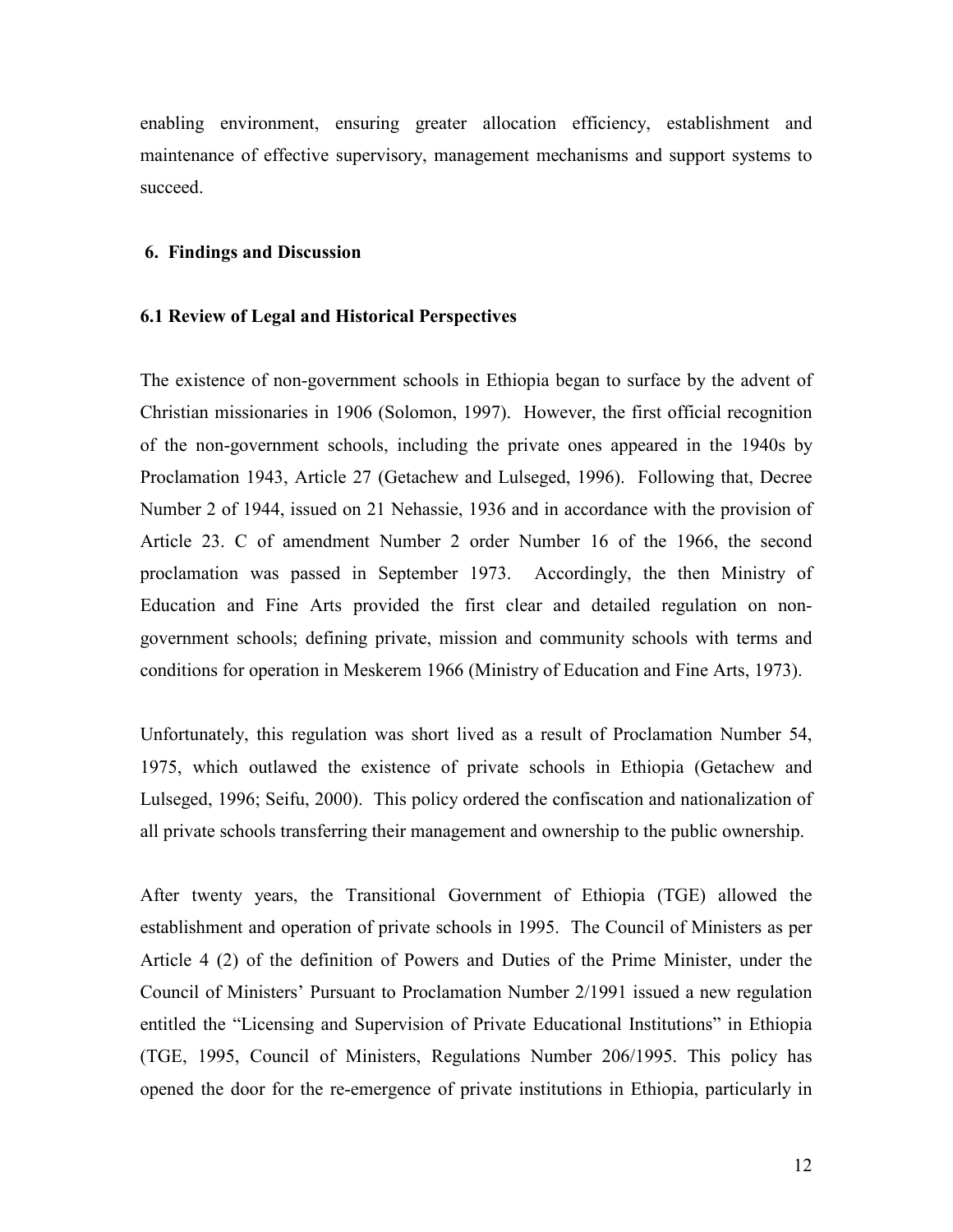big urban centers. The following table illustrates trends in the Growth of private schools in Addis Ababa.

# 6.2. Trends of Growth

Table 1. Trends in The Growth of Private Schools in Addis Ababa

| School Level        | Year          |         |  |
|---------------------|---------------|---------|--|
|                     | 1994/95       | 2001/02 |  |
| Kindergartens (KGs) | 52            | 292     |  |
| Primary Schools     |               | 287     |  |
| Secondary Schools   | 5             | 31      |  |
| <b>TVET Schools</b> | $\mathcal{O}$ |         |  |
| Colleges            |               | 10      |  |

Source: Ministry of Education, Education Statistics Annual Abstract 2000/01

As indicated in table 1 above, the number of private schools seems to increase in an alarming rate after 1994. With in seven years time, the number of private schools grew rapidly and far exceeded the expansion of government schools at all levels in the city. Reportedly, parental demand for quality educational services was the major reason for this rapid growth of private educational institutions in urban Ethiopia.

Table 2: Comparison of Private and Government Schools in Addis Ababa (2001/02)

| School Level      | Total schools | Government | Private | (Private)<br>Percent |
|-------------------|---------------|------------|---------|----------------------|
|                   |               | schools    | schools | schools)             |
| Kindergartens     | 299           |            | 292     | 98.3                 |
| Primary Schools   | 366           | 79         | 287     | 78.4                 |
| Secondary Schools | 58            | 27         | 31      | 53.4                 |
| <b>TVETs</b>      | 17            | 10         | 7       | 41.2                 |
| Colleges          | 15            | 5          | 10      | 66.6                 |
| Total             | 755           | 128        | 627     | 83                   |

Source: Ministry of Education, Education Statistics Annual Abstract 2000/01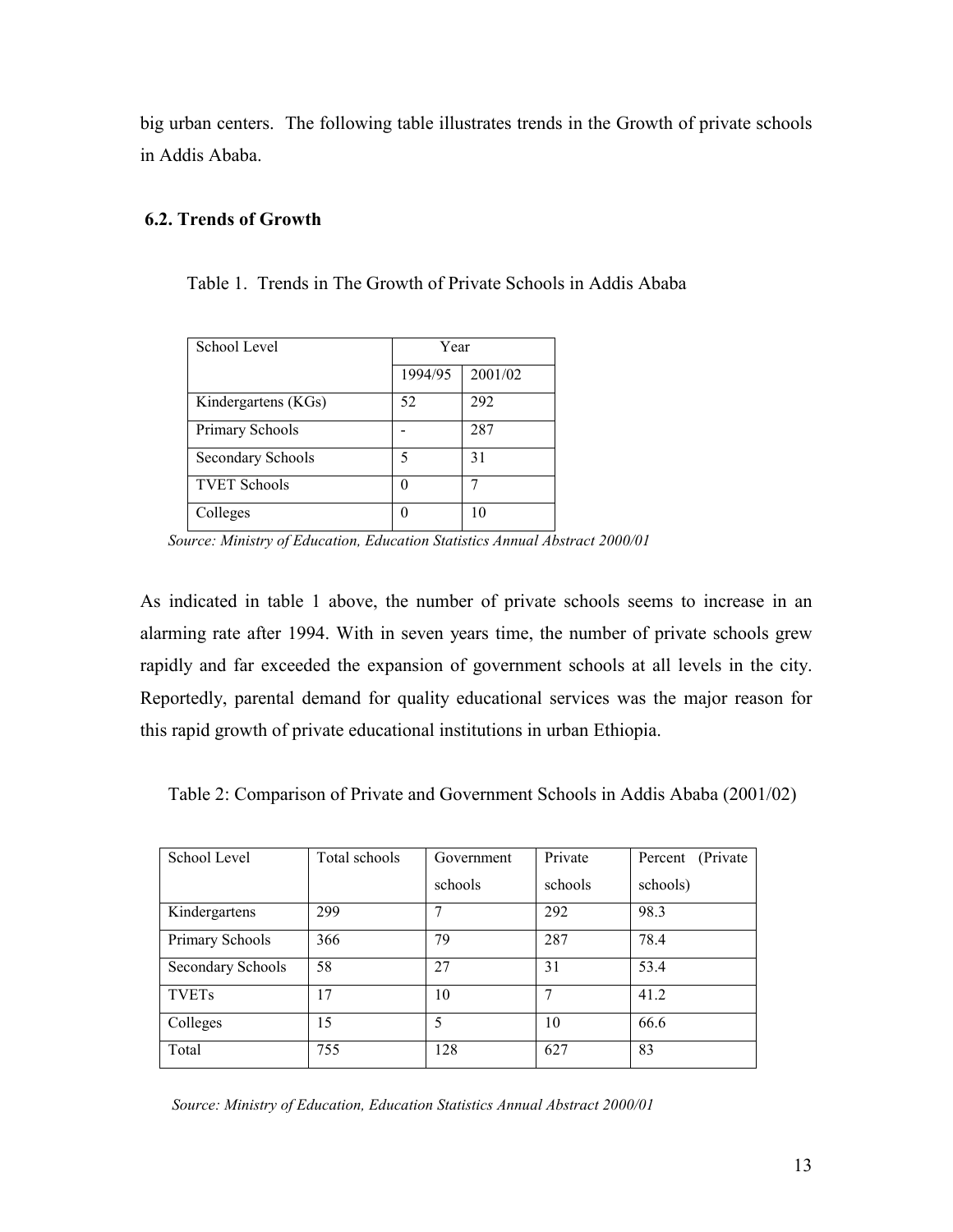As shown in Table 2 above, the number of private educational institutions are much more greater than government-led schools especially at Kindergarten, Primary and College levels. In 2000/01 there were 292 KGs, 287 primary schools, 31 secondary schools, 7 TVETs and 10 colleges officially registered and privately managed educational institutions in Addis Ababa, accounting for 98, 78, 53, 41, and 67 percent, respectively; compared to almost nil in 1994. In spite of this rapid growth, there is still an unmet demand as evidenced by long waiting lists for admission to private schooling. The present trend shows that the demand for private schooling substantially exceeds supply and as parents are opting for more private schools with in their locality. The developments of these private schools, however, vary with respect to academic quality, resources, and pricing ranging from the successful ones to those, which are likely to survive in business and management terms. The observation signals a universal desire of families for more private education on one hand and the mismatch between demand and supply on the other.

It was reported that the development of private educational institutions could have showed much more positive results if the government have had created a positive investment climate for the sector. Analysis of the trends in the growth of private sector education in Addis Ababa also exhibits spontaneous and un even distribution. Most schools are concentrated in zone three followed by zone four, where demand and space availability might have attracted investors. In zone six one cannot find private schools and there is only one in zone two.

 Lack of proper incentive structures and encouragement has limited the growth of private education, particularly at the secondary level. The concentration of private schools at the pre-primary and primary school levels might be related to ease of investment and acquisition of school space. According to Getachew and Lulseged (1996), and Seifu (2000), the Investment Policy, Regulation Number 206/1995 is not encouraging for private sector involvement in education.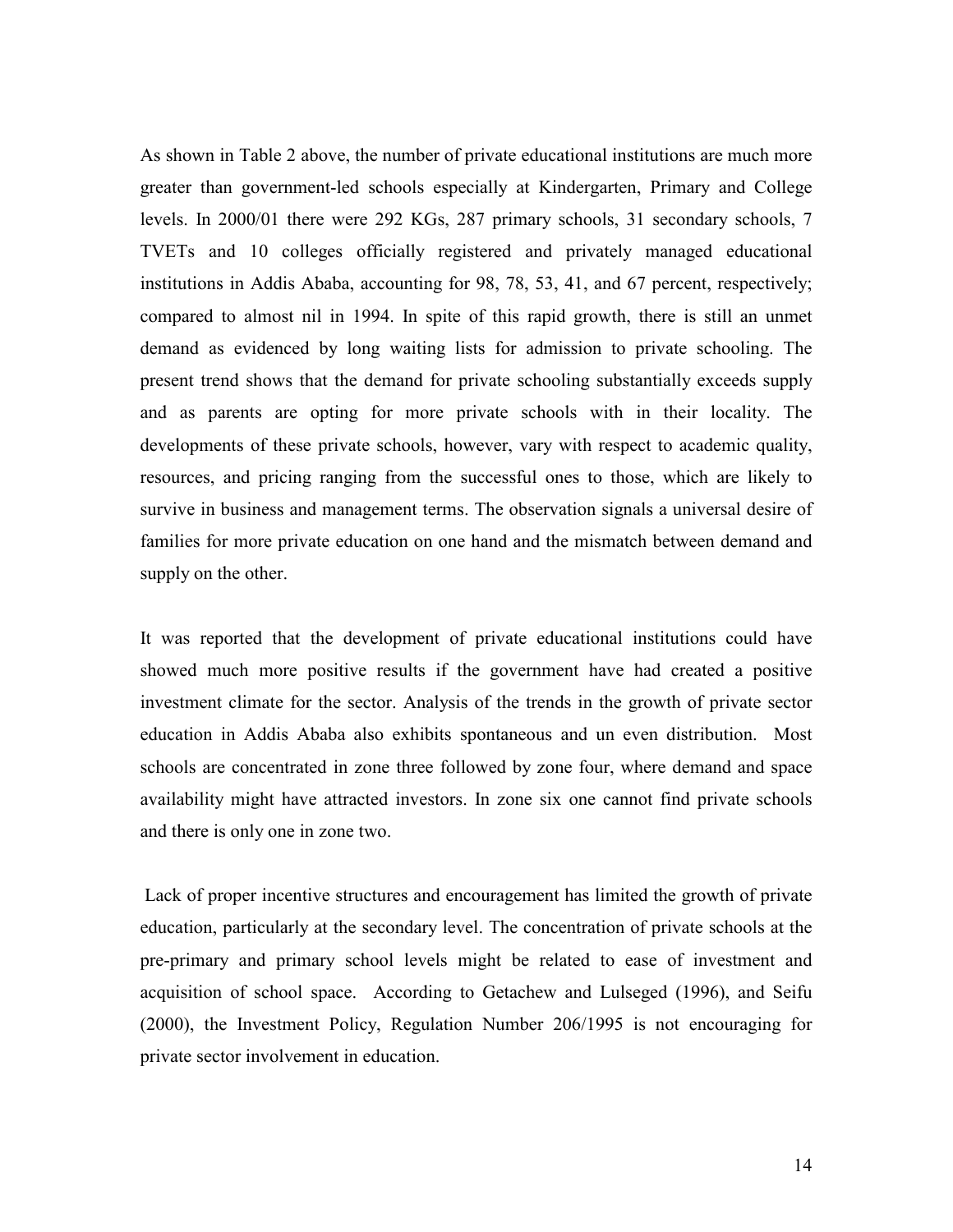#### 6.3. Schools Enrollment Profile

| School Level  | Total enrollment | Government | Private schools | Percent<br>(private) |
|---------------|------------------|------------|-----------------|----------------------|
|               |                  | schools    |                 | schools)             |
| Kindergartens | 38,055           | 761        | 37,294          | 98                   |
| Primary       | 385,093          | 202,206    | 182,887         | 47.5                 |
| Secondary     | 122,421          | 11,3201    | 9,220           | 7.5                  |
| <b>TVET</b>   | 17,097           | 16,109     | 988             | 5.8                  |
| College       | 16,452           | 4,240      | 12,212          | 74.2                 |
| Total         | 579,118          | 336,517    | 231,601         | 40                   |

Table 3. Enrollment Profile of Schools by Type, Level and Sector in Addis Ababa (2001/021)

1. Ministry of Education, Education Statistics Annual Abstract 2000/01

2. Addis Ababa Education Bureau, Education Annual Abstract 2000/01

As depicted in table 3 above, the private sector accounts for 40 percent of the total enrollment in the City in 2001/02. The private sector is the major contributor, covering 98 percent of the total enrollment share at the pre-school level. This might be the result of government policy, which left the operation of the pre-primary schools entirely to the private sector and the community. At the primary and tertiary level the enrollment share of the private sector constituted 47.5 and 74 percent, respectively. Enrollment trends in the secondary and TVET levels are only 7.5 percent and 5.8 percent, mainly due to lack of space and investment capital. As one goes higher in the education ladder the enrollment trend for private schools drops down dramatically. The major reasons cited by school owners were lack of access to school land, credit facilities and proper incentive structures.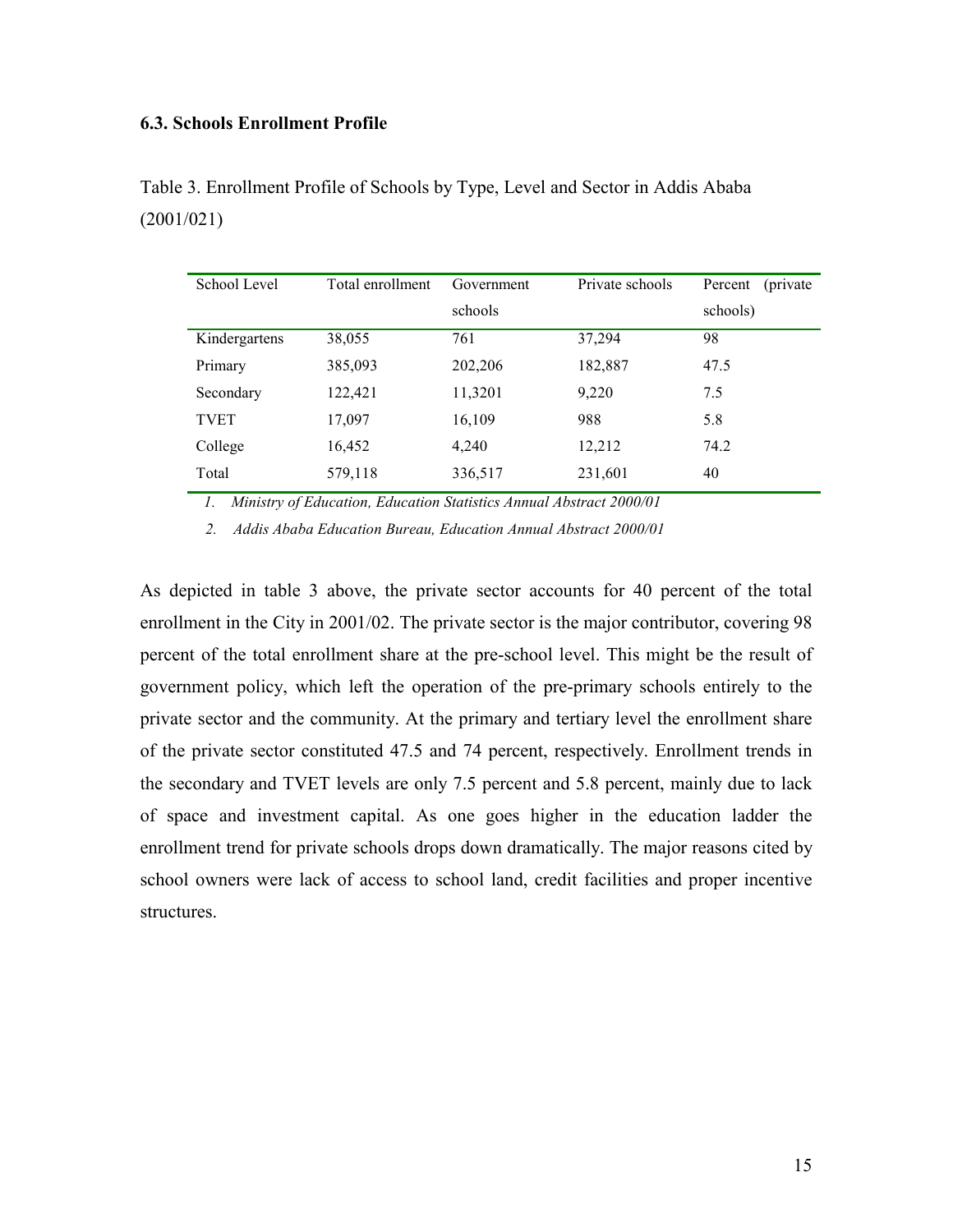|               |            | School Type |         |  |
|---------------|------------|-------------|---------|--|
| School Level  |            | Government  | Private |  |
| <b>KGS</b>    | <b>SSR</b> | <b>DNA</b>  | 1:30    |  |
|               | <b>STR</b> | <b>DNA</b>  | 1:25    |  |
| Primary       | <b>SSR</b> | 1:69        | 1:35    |  |
|               | <b>STR</b> | <b>DNA</b>  | 1:35    |  |
| Secondary SSR |            | 1:81        | 1:23    |  |
|               | <b>STR</b> | <b>DNA</b>  | 1:23    |  |

Table 4. Student- Section and Student- Teacher Ratios in Schools of Addis Ababa by Type and Level (2000/01)

\*Source: Ministry of Education. Education Statistics Annual Abstract 2000/01

- $\blacksquare$  SSR Student Section Ratio
- STR- Student-teacher Ratio
- DNA- Data not Available

 The data on student-section ratio and student teacher ratio are not specifically available for all the school levels and type. However, from the available data, interviews and observations made, it was found that, both student-section and student -teacher ratios were much more higher in government schools than in the private and other non-government schools. In government schools classes were highly crowded, accommodating up to 120 students per class room, and the time teachers spend to deal with each student was found to be very minimal leading to poor performance that might have contributed to low quality education. In the private schools, classes were found small in size 30 to 40 on average, and the time a teacher spends with students was much higher than what is observed in government schools. The smaller the class sizes the better student-teacher interaction and this in itself would have a very positive effect on student performance. It was also noted that private schools have a better quality and up to date school facilities compared to the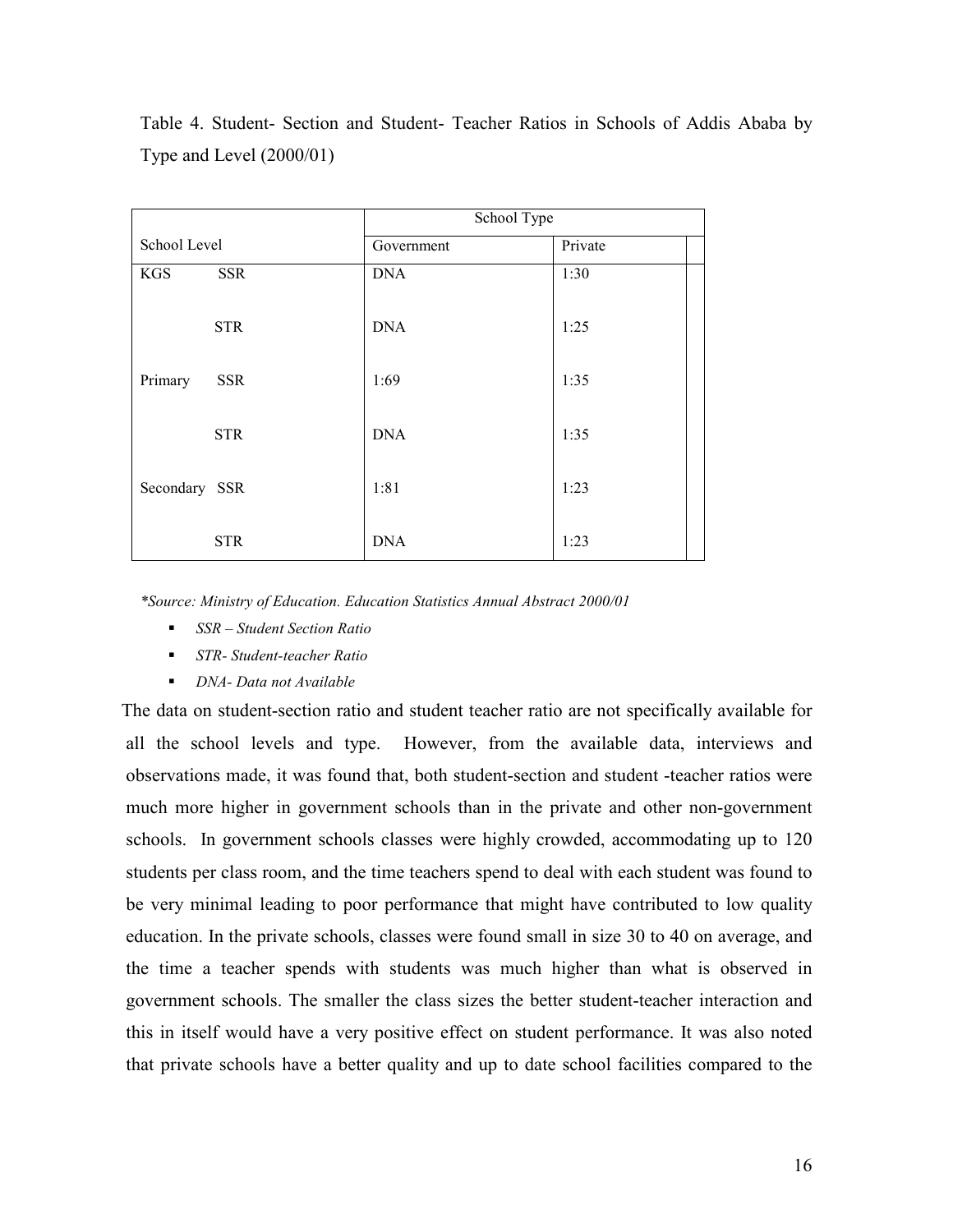government schools in terms of workshops, information communication technology, shops, libraries and laboratories.

#### 6.4. Educational Efficiency

Table 5. Educational Wastage in the form of Repeaters by School Type and Level in Addis Ababa (2000/01)

|    | School Type       | Repeaters   |                    |  |
|----|-------------------|-------------|--------------------|--|
|    |                   | Primary     | Secondary          |  |
| 1. | Government        | $(11.24\%)$ | $(11.3\%)$         |  |
| 2. | Nongovernmental   | $(6.14\%)$  | DNA,<br>but        |  |
|    | including private |             | reportedly minimal |  |

Source: Ministry of education, Education Annual Abstract 2002

Table 5 above shows repeaters in primary and secondary schools of Addis Ababa. As depicted in the table, though data was not available for the private sector at the secondary level, reportedly it was revealed to be higher in government schools than in private schools. The repetition rate at primary level was 11.24 percent and at the secondary level 11.3 percent for government schools, while it was found 6.14 percent at the primary level for private secondary schools in the academic year 2000/01. This reveals the fact that private schools are more efficient in retaining children than do government schools. This finding is in line with what Getachew and Lulsged have found in 1996.

#### 6.5 Costs

The 1993 E.C. share of the national education budget for Addis Ababa was 1,327.75 million birr (MOE, 2001). The total share for primary education estimated at 50% will be 663.875 million birr. Based on the number of children at government primary schools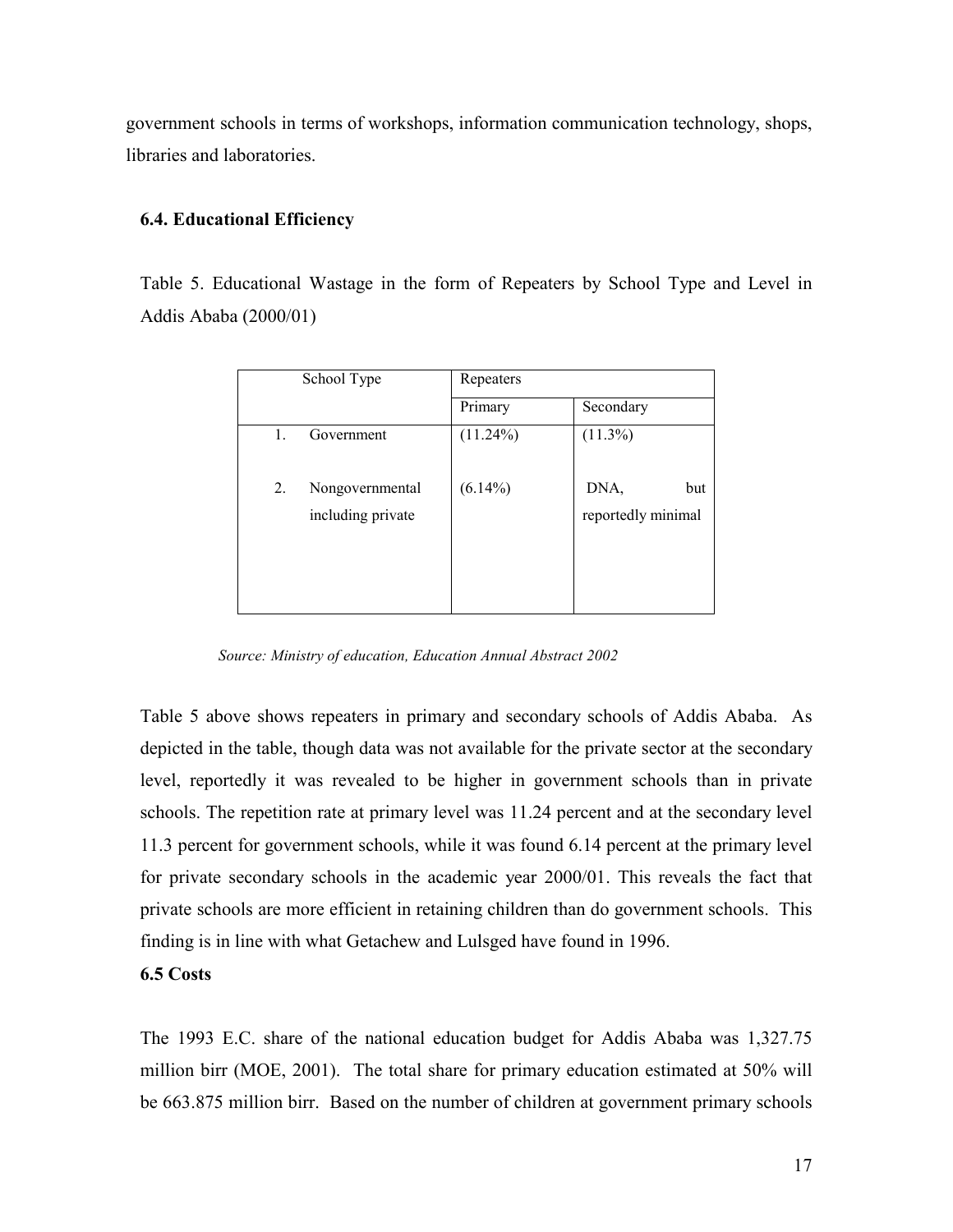the total cost per child per year was calculated at about 3,421 birr and/or 342.10 birr per month per child. When one considers the annual recurrent costs, excluding capital costs for the same level, it the annual direct educational expenditure per student was calculated at 1,431 birr per child per year which means roughly birr 143.10 per child per month.

On the other hand, the direct educational cost per student in the visited private schools ranged from 50 to 250 birr per child per month. If we take the average it is about birr 140 per child per month. This cost includes both capital and recurrent cost for the private sector. Thus, from this one can conclude that, private schools are more cost efficient and can do a better job for equal costs or could do the same for less cost in the education sector.

Parents were also asked about the cost of private schools and their willingness to pay for school fees. The majority 52 percent responded that the school fees are reasonably fair compared to the services rendered. 30.5 percent said the fees are not expensive and even said cheaper than the transportation cost incurred, while 17.5 percent did not agree with it. Seifu also discovered similar finding from parents in the year 2000.

# 6. 6 Teachers Qualification, Experience and Satisfaction

|                                                 | Respondents $#30$ |             |            |            |
|-------------------------------------------------|-------------------|-------------|------------|------------|
| Item                                            | School Owners #   | Supervisors | Teachers # | Total      |
|                                                 | 6                 | # $12$      | 12         |            |
| Teacher qualification in private<br>$l_{\cdot}$ |                   |             |            |            |
| schools is comparable with the                  |                   |             |            |            |
| Ministry's standard                             |                   |             |            |            |
| Agree<br>a)                                     | $6(100\%)$        | 10(83%)     | 11(92%)    | 27 (90.7%) |
| b)<br>Do not agree                              |                   | 2(17%)      | 1(8%)      | 3(10%)     |
| I don't know<br>c)                              |                   |             |            |            |
|                                                 |                   |             |            |            |
| School<br>2.<br>Private<br>teachers             |                   |             |            |            |

Table 6. Responses on Teachers Qualification, Experience and Satisfaction in Private Schools.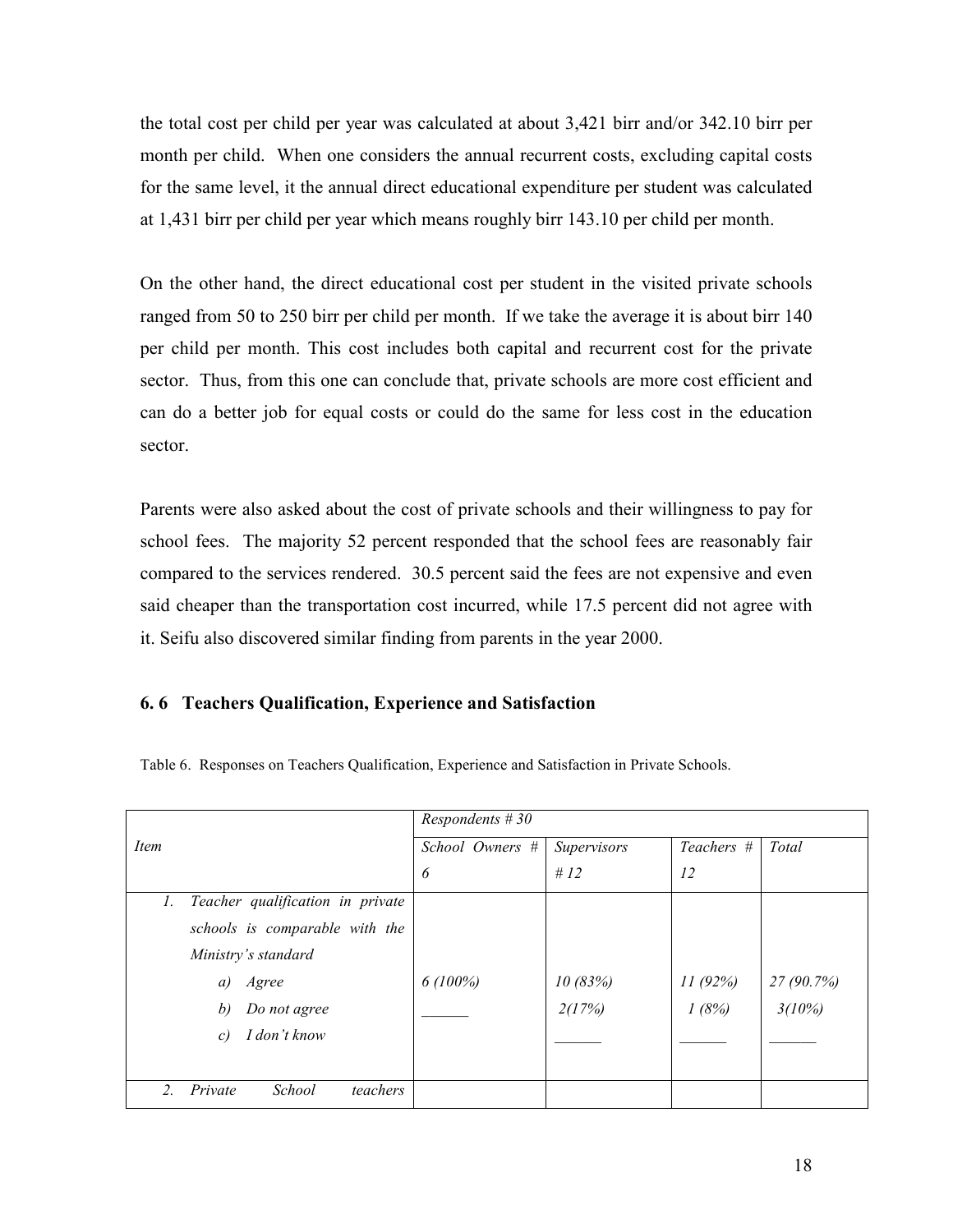| compared to government schools                       |           |          |            |           |
|------------------------------------------------------|-----------|----------|------------|-----------|
| are more younger and have lesser                     |           |          |            |           |
| experience in teaching                               |           |          |            |           |
| Agree<br>a)                                          | 4(66.7%)  | 9(75%)   | 7(68.3%)   | 20(66.6%) |
| b)<br>Do not agree                                   | 2(33.3%)  | 3(25%)   | 5(41.7%)   | 10(33.3%) |
| I don't know<br>c)                                   |           |          |            |           |
|                                                      |           |          |            |           |
| Teachers Satisfaction in salary,<br>$\mathfrak{Z}$ . |           |          |            |           |
| benefits & job security:                             |           |          |            |           |
| Low                                                  | 1(16.7%)5 | 8(66.7%) | 10(83, 96) | 19(63.3%) |
| Medium                                               | 5(38.3)   | 4(33.3%) | 2(17%)     | 11(36.5%) |
| High                                                 |           |          |            |           |
|                                                      |           |          |            |           |

\* #: Number; \* %: Percent

Teachers' qualifications in all the surveyed private schools were found to be comparable to the government schools and fall within the ministry's standard as indicated by 90 percent of the respondents. In rare cases one can find over qualified teachers in private schools, holding for example second degree at the primary level.

As regard to experience, teachers in government schools tend to have longer experience compared to private schools. Age wise private schools tend to have younger age group than government schools as indicated by 66.6 percent of the respondents.

Teachers' satisfaction in terms of the general school climate was rated satisfactory for private schools, while benefits, salary and job security in most of the private schools was found to be unsatisfactory as rated by 63.3 percent of the respondents. This might have to do with the current civil service reform provisions for training and promotion or may be related to the newly introduced incentives and career structures in government led schools.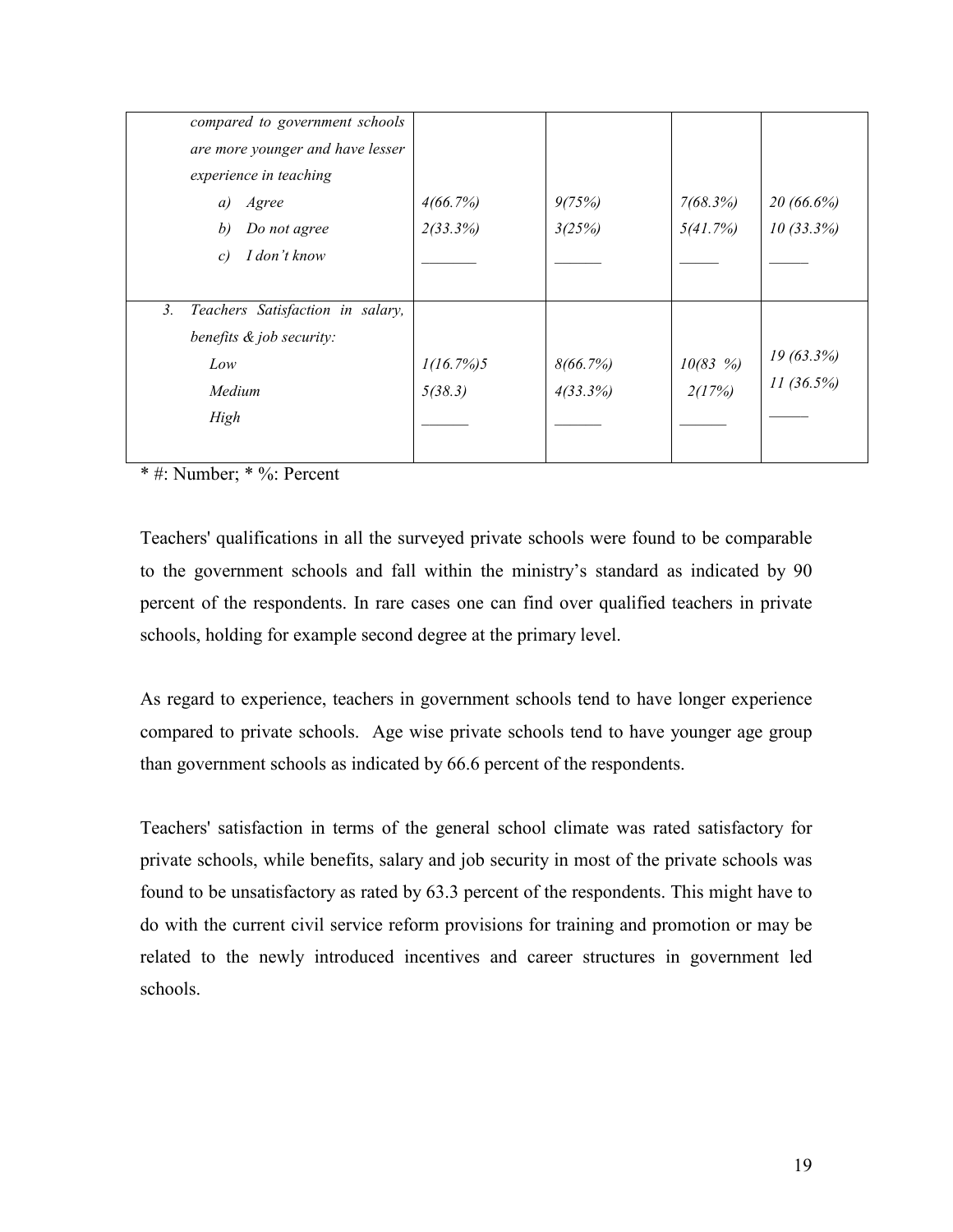# 6.7. School Choice by Parents

| Chosen school | #120                |
|---------------|---------------------|
|               | <b>First Choice</b> |
| Private       | 89 (74%)            |
| Government    | 20(17%)             |
| Public School | 11(23%)             |

#### Table 7. Parent Responses on School Choice

Interviews made with 120 parents in Addis Ababa and analysis of documents in private schools has shown an interesting result on the issue of school choice. Parents were first asked to indicate where their children are currently enrolled in any of the schools. Except few 25 (21 percent), the rest have indicated that their children are enrolled in all the school types (government, private, public and other nongovernmental schools). This gave the writer to test parental choice among the existing types of schools.

Then, given equal chances, they were asked to indicate their preferred choice of school type in terms of their priority. As shown in table 7 above the majority of parents 89 (74 percent) marked the private schools as their number one choice and the least preferred school was government school. Interestingly enough, the children of almost all officials, planners, decision, merchants and well to do families including government school teachers have been enrolled in private schools and a great majority are seeking for admission in the private schools except at tertiary level. However, the position of this top level officials makes one wonder why they do not find a means for the poor child to have access into these schools rather than insisting the poor to remain in government schools. They could have arranged a scheme for school choice by giving parents the freedom to use the share of educational budget assigned for each child to enroll their children in the school of their choice. This implies the need to establish a safety net program for those in need and the development of a sound regularatory framework for private provisions of educational services.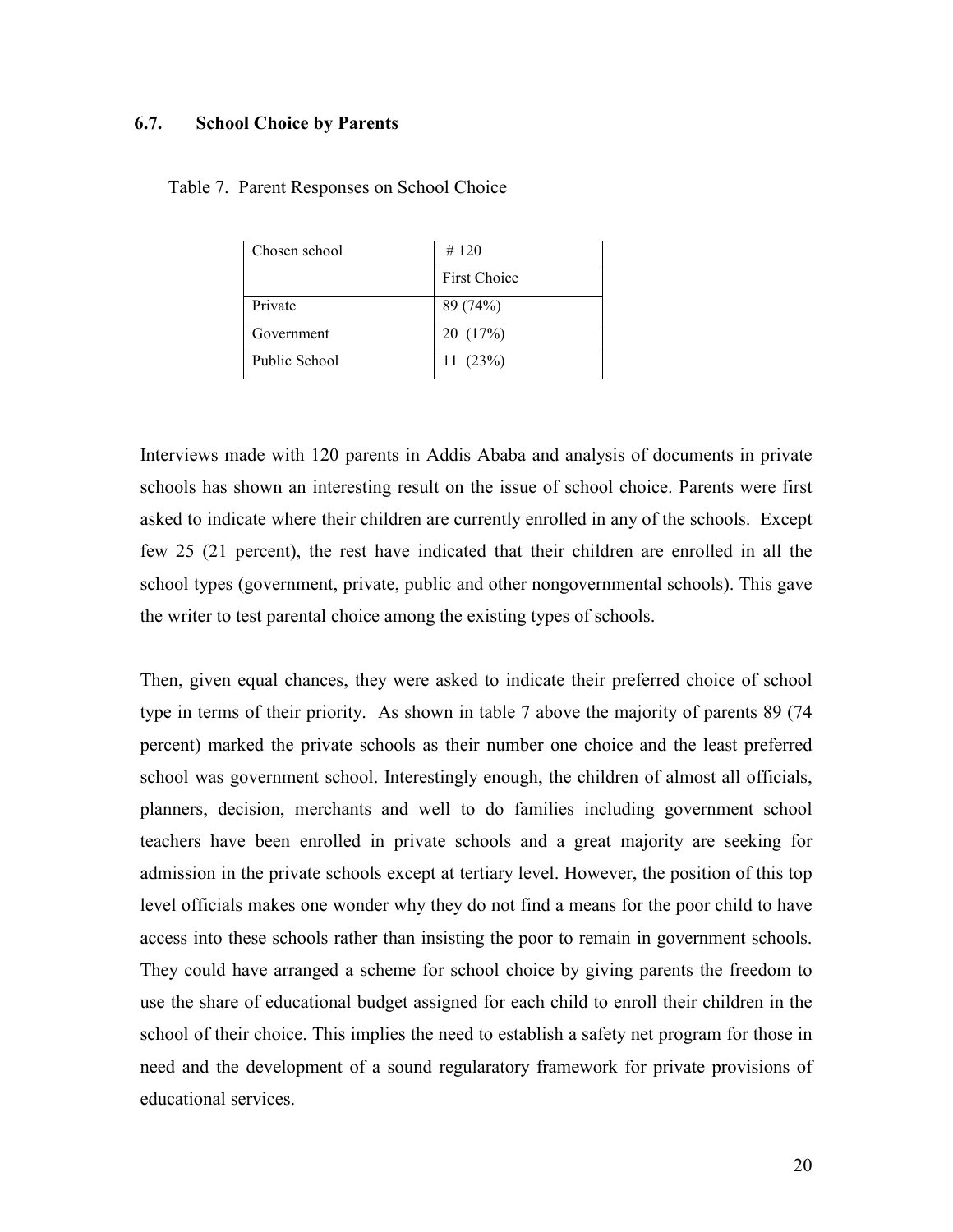The major reasons for wanting their children attend private schools as indicated by parents were quality, school discipline, safe school climate and better school parent contact over the education of their children. The degree of their satisfaction was as follows:

| Items                                   | Private schools #120 |               | Government schools $#95$ |            |
|-----------------------------------------|----------------------|---------------|--------------------------|------------|
|                                         | Satisfied            | Not Satisfied | Satisfied                | <b>Not</b> |
|                                         |                      |               |                          | satisfied  |
| a). Satisfaction with academic standard | 87 (72.5%)           | 33 (27.5%)    | 4(4.2)                   | 91(95.8)   |
| b). Satisfaction with school discipline | 86 (71.6)            | $34(28.3\%)$  | $10(10.5\%)$             | 95(89.5)   |
| School-parent contact<br>C).            | 81 (67.5)            | 39 (32.5%)    | 12(12.6)                 | 93(87.4)   |
| Safe School Climate<br>d).              | 75(62.5)             | 45(37.5)      | 18(18.9)                 | 77(81.1)   |

Table 8. Satisfaction of Parents in Government and Private Schooling

Parents' satisfaction in terms of academic standard, school discipline, school-parent relationship and school climate were all rated satisfactory for the private schools, whereas it was disturbingly unsatisfactory for the government schools. As shown above in Table 8, parents were more satisfied with academic standard or the performance of their children as indicated by 72.5 percent of the respondents. It was almost the believe of all respondents that private school students have had a substantial advantage in terms of success in national exams and a better chance to go higher in the educational ladder. The school climate was another important discovery in this study. 75 (62.5 percent) of parents, and the informally questioned children responded that, they have never noticed violence against school children. This might have resulted from the fact that parent involvement in the education of children might have created safe school climate in private schools than in government led schools. Some parents also witnessed that exposure to crime/ threats is far more less in private schools than in government schools.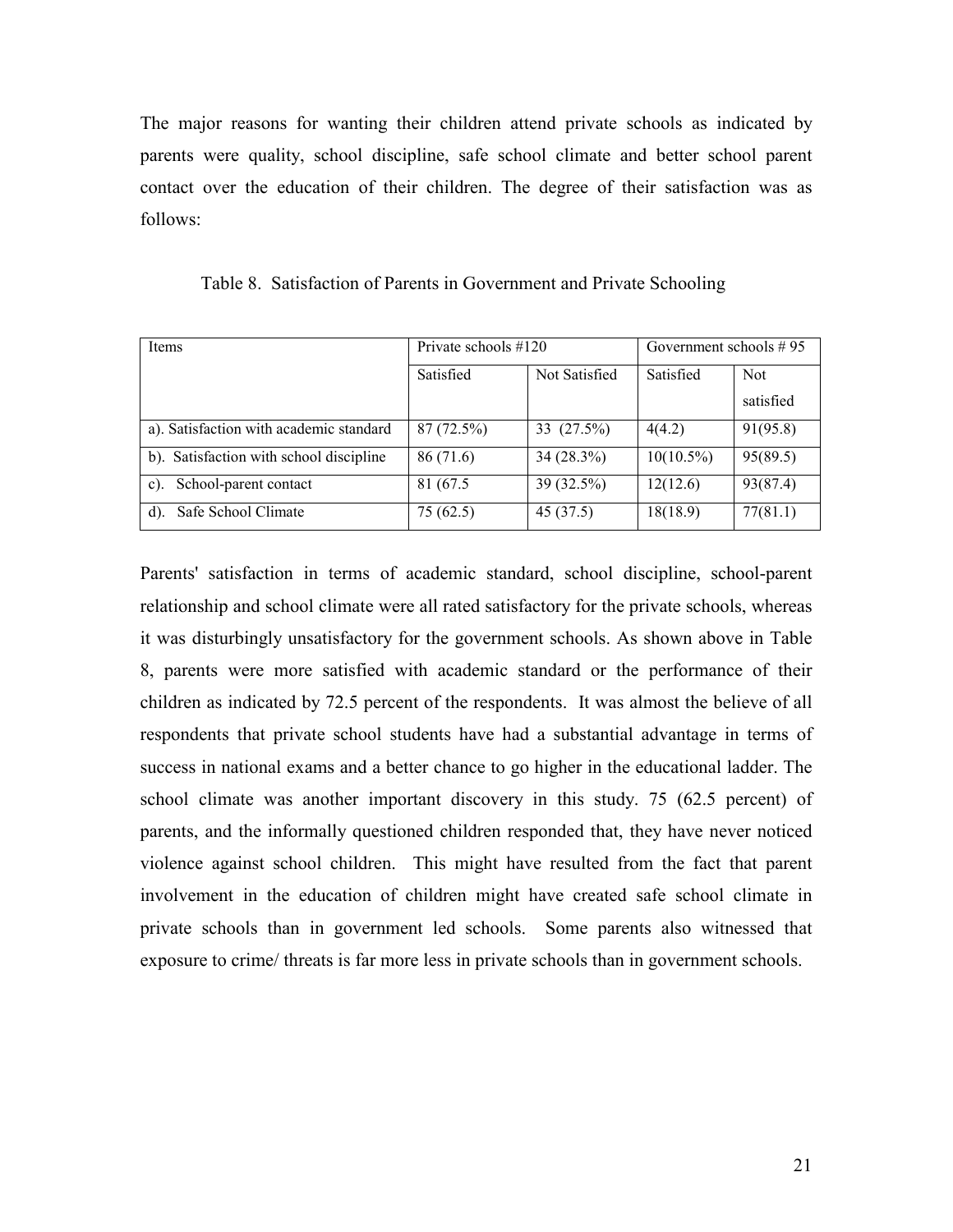# 6.8. Factors Affecting School Choice

|    |                           | Responses |         |  |
|----|---------------------------|-----------|---------|--|
|    | Factors                   | #120      | Percent |  |
| 1. | Proximity of residence    | 48        | 39.6    |  |
| 2. | Access (admission)        | 46        | 38.3    |  |
| 3. | Income level (school fee) | 16        | 13.8    |  |
| 4. | Quality                   | 10        | 8.3     |  |
|    | Total                     | 120       | 100     |  |
|    |                           |           |         |  |

Table 9. Parent Responses on Factors Affecting the Choice of Private schools

Parents who exercised some experience on school choice indicated proximity of residence and access to private schools (admission) as the two major factors affecting their choice for private schooling as responded by 48 (39.6 percent) and 45 (38.3 percent), respectively. This shows the fact that residence or proximity of schools could facilitate or impede private school choice followed by the difficulty in admission to private schools. The researcher himself has observed the long waiting list of applications in some of the surveyed private schools. In most of the private schools admission was found to be very difficult for new entrants and in most of the cases registration is over before June even for those students who have already being enrolled.

# 6.11 Key Constraints for Private Investment

Table 10. Key Constraints for Private Investment in Education in Addis Ababa.

| Key constraints        | Responses $#30$                                       |         |              |            |  |  |
|------------------------|-------------------------------------------------------|---------|--------------|------------|--|--|
|                        | Teachers #<br>Education<br>Total<br>School owners $#$ |         |              |            |  |  |
|                        | 6                                                     | 12      | experts $\&$ |            |  |  |
|                        |                                                       |         | Authorities  |            |  |  |
|                        |                                                       |         | #12          |            |  |  |
| 1. Lack of school land | $6(100\%)$                                            | 10(83%) | 8(67%)       | $24(80\%)$ |  |  |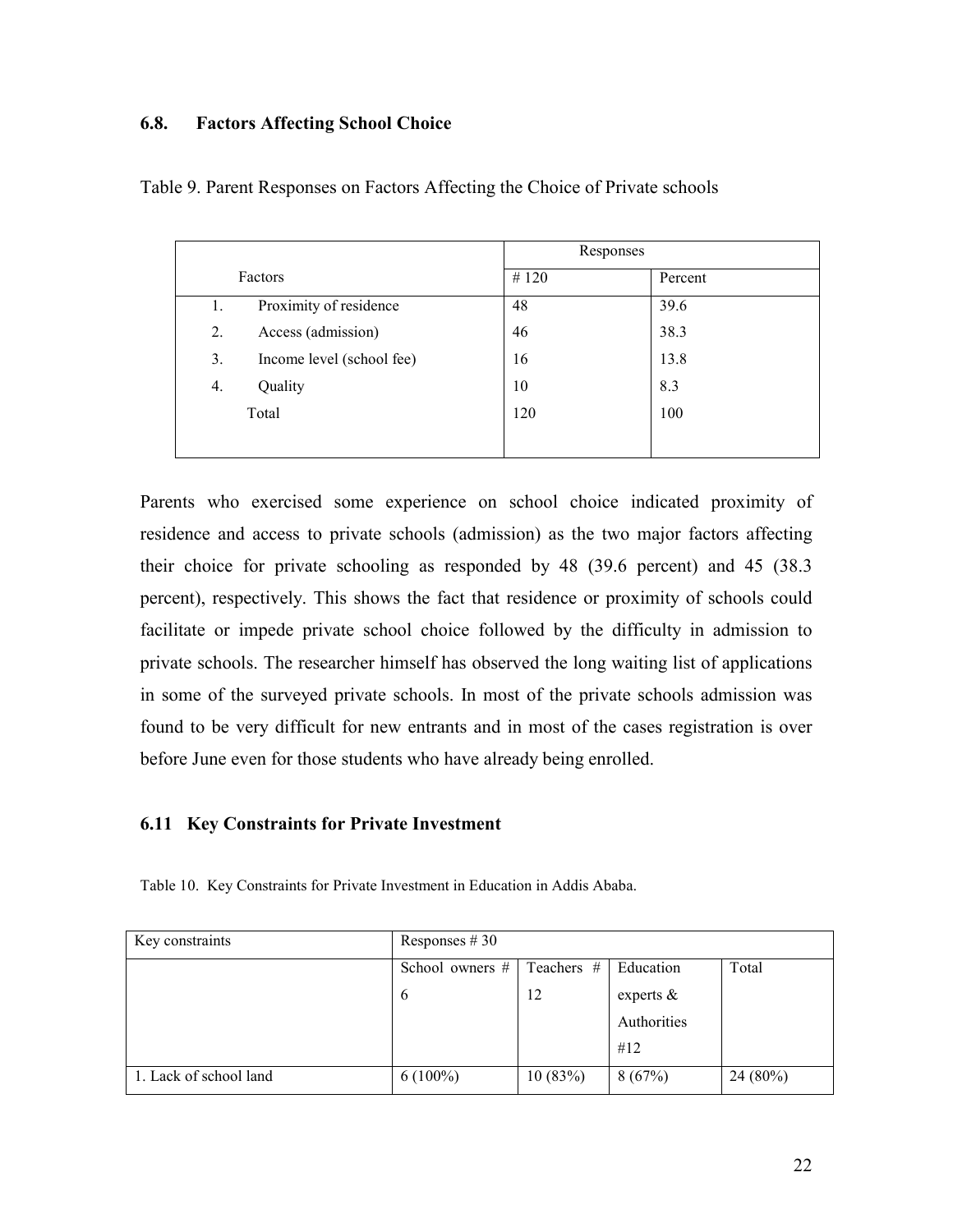| 2. Lack of clear regulations | $6(100\%)$ | 11 $(92%)$ | 5(42%) | 22(73%)    |
|------------------------------|------------|------------|--------|------------|
| 3. Poor credit opportunities | 5(83%)     | $6(50\%)$  | 9(75%) | 20(67%)    |
| 4. Lack of proper incentives | 5(83%)     | 10(83%)    | 7(58%) | 22(73%)    |
| 5. Excessive bureaucracy     | 5(83%)     | 9(75%)     | 4(33%) | $18(60\%)$ |
| and administrative           |            |            |        |            |
| Interferences                |            |            |        |            |

 $\overline{\ast}$  %: Percent

A key challenge in private sector investment in education was found to be lack of school land, followed by lack of clear regulations and proper incentives as responded by 80 and 74 percent of the respondents as disclosed during interviews and focus group discussions. The barriers seem to limit the growth of the private sector involvement in education, particularly at the secondary level, where land and higher capital costs are the major determinant factors for private owners for the expansion and development of the sector.

According to the interview made with teachers and school owners there was no clear regularatory framework for private schools to adequately serve the needs of the society. School owners indicated the fear they have on the capacity and transparency of the public service to support private engagement in the field. Incentives were also found to be less consistent and ad ok in nature. Furthermore, it was pointed out that some interest groups tend to disturb the school climate in different ways and at different forms. This might have resulted from the tendency that the government should take care of educational services may be a reflection of the socialist education system and may be in fear of the consequences a free market in educational services. Some mentioned the case of Unity College where the owner raised school fee all of a sudden without prior consult of the learners.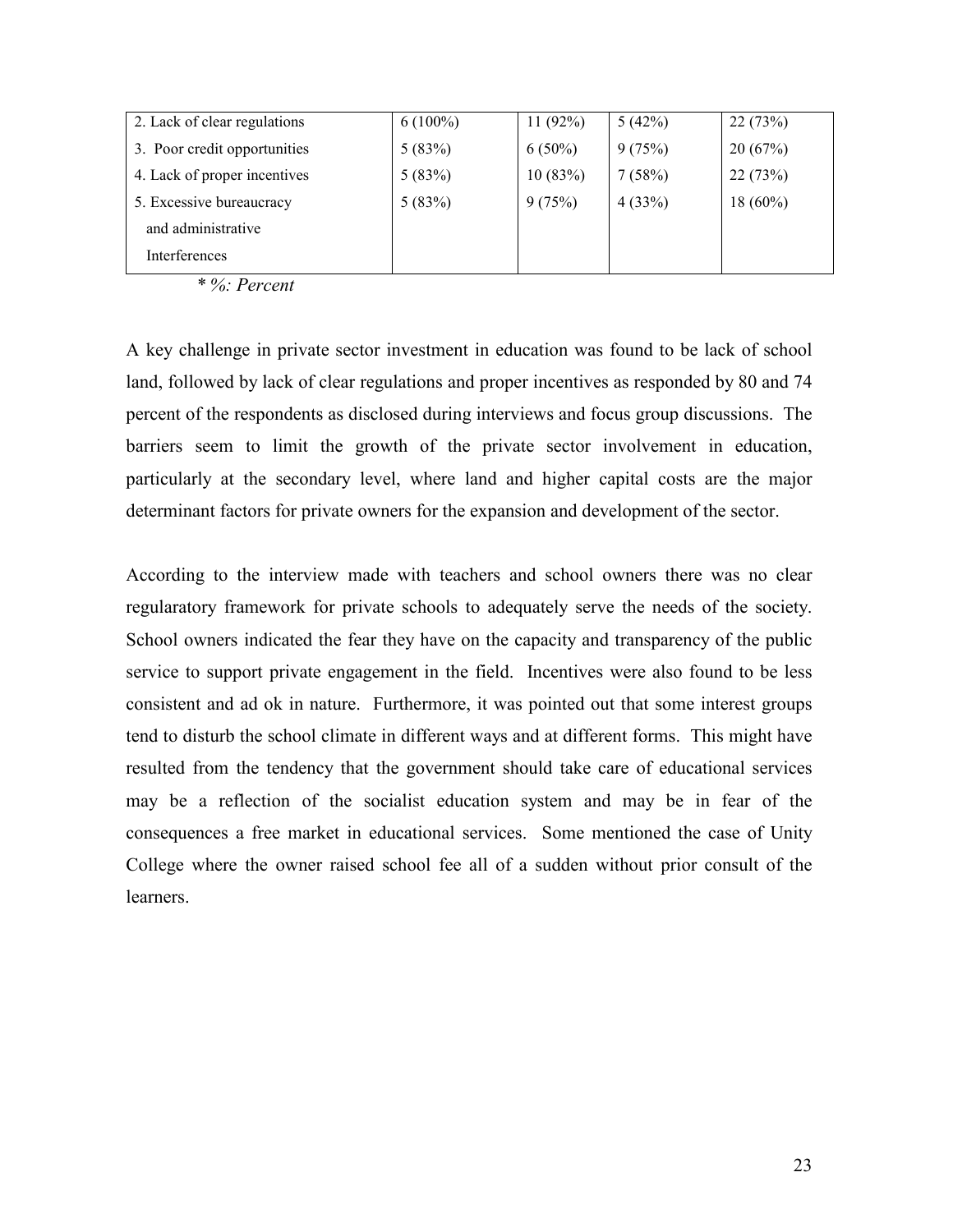# 6.12 Attitude of Students Towards Private Schools

|                |                                                                  | Responses               |         |                              |                |        |                |                          |        |                |
|----------------|------------------------------------------------------------------|-------------------------|---------|------------------------------|----------------|--------|----------------|--------------------------|--------|----------------|
|                |                                                                  | School Owners, Teachers |         |                              | Parents #120   |        |                | <b>Total</b> in Percent  |        |                |
|                | Item                                                             | and Authorities #30     |         |                              |                |        |                |                          |        |                |
|                |                                                                  | High                    | Medium  | Low                          | High           | Medium | $\overline{a}$ | High                     | Medium | law            |
| $\mathbf{1}$   | Growth in interest towards<br>learning                           | 25                      | 5       | $\qquad \qquad \blacksquare$ | 75             | 25     | 20             | 67                       | 20     | 13             |
| $\overline{2}$ | Come prepared to learning                                        | 23                      | 6       | $\mathbf{1}$                 | 81             | 30     | 9              | 69                       | 24     | $\overline{7}$ |
| $\overline{3}$ | Absenteeism                                                      |                         |         |                              |                |        |                |                          |        |                |
| 4              | Interaction and<br>positive<br>self-expression                   | $\blacksquare$          | 10      | 20                           | $\blacksquare$ | 32     | 88             | $\overline{\phantom{a}}$ | 28     | 72             |
|                |                                                                  | 22                      | $\,8\,$ | $\qquad \qquad \blacksquare$ | 70             | 40     | 10             | 61                       | 32     | $\overline{7}$ |
| 5              | Verbal<br>abuse<br>and<br>disrespect of teachers &<br>colleagues |                         |         |                              |                |        |                |                          |        |                |
|                |                                                                  | $\overline{4}$          | 5       | 21                           | 10             | 35     | 75             | 9                        | 32     | 64             |

Table 11. Responses on Attitudes of Students towards Private Schools

 The behaviors of students in private schools were reported to be much better than the behavior of government and public schools students in the over all teaching-learning process of schools. Students of private schools were found to have better interest and positive attitude towards learning; came prepared to school; have better attitude and interaction with peers, teachers, and parents; and had low absenteeism record as can be seen from Table 10. It was also disclosed by many of the respondents that parents who pay and send their children to private schools are highly involved in the education of their children as opposed to a fee free government led schools.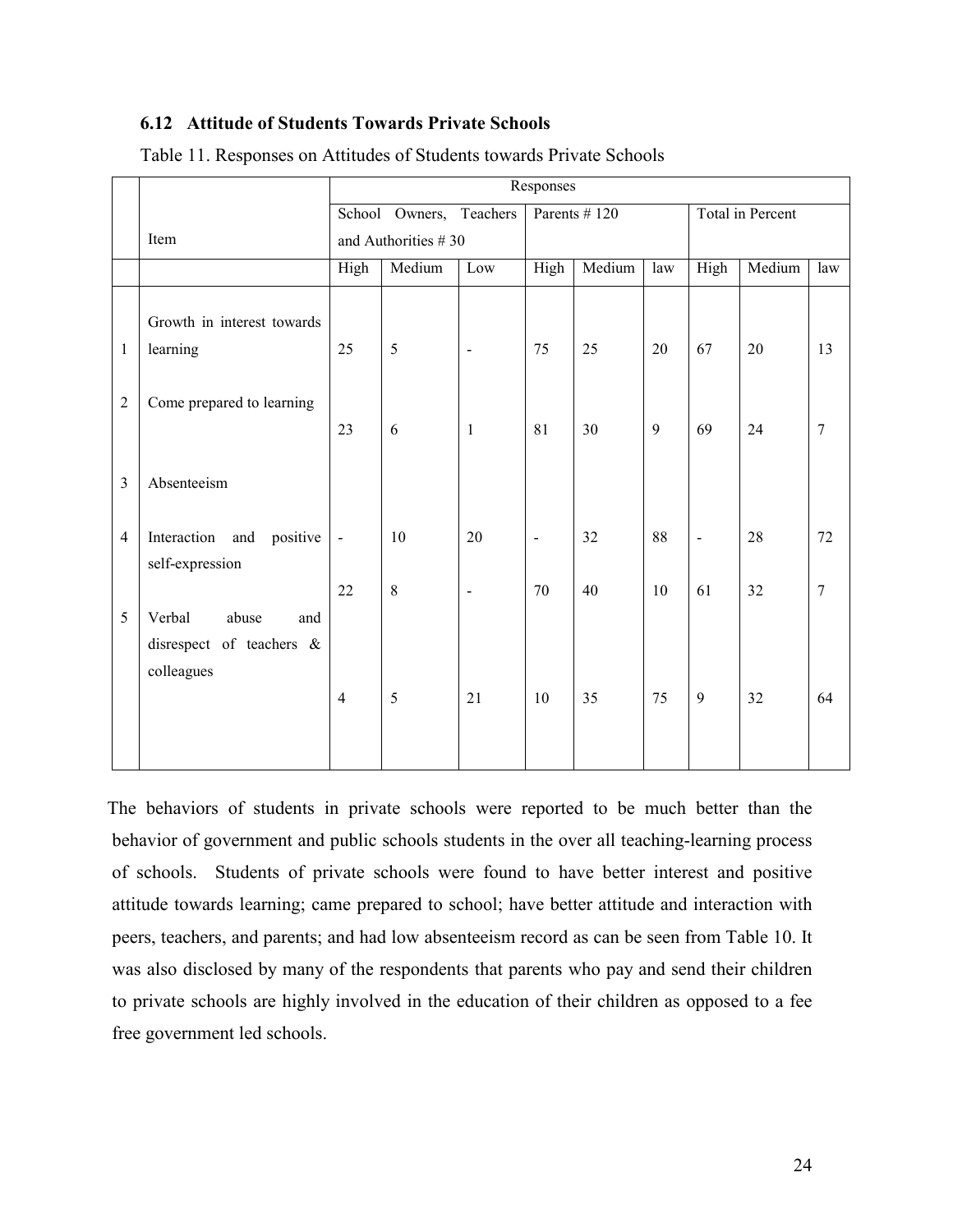#### 6.11. School Organization and Management

School Organization, leadership and management was another area of concern for this study. Almost all schools have some sort of strategic planning. They tend to forecast the future more strategically with a vision to be center of school excellence. Responses from teachers, education experts, parents and authorities were gathered to see the efficiency and effectiveness of private schools. The majority (63.3 percent) responded that principals and owners of private schools have good conceptual, technical, and human skills in school management. According to the responses, private schools were at a better position to exercise school-based management and have had demonstrated influence over school policies than government-led schools. Their system of administration, financial strategy and management system was found to be more functional and customer oriented. Their system of service delivery was also found to be relatively free from heavy bureaucratic administration and tends to follow market ethics for customer satisfaction.

Private schools also exhibited better use of educational technology, especially computers to motivate learners, in the organization of educational visits and school events for over all development of the child, as well as in the coordination of school-parent contact. In aggregate terms, most private schools tend to assign professionals in school administration and are acknowledged for using resources wisely than government schools, particularly in the use of instructional time.

# 7. Conclusions and Recommendations

Now, more than ever, education is being considered as society's best investment. Research has revealed that there is no more effective social investment than in education. Several studies have shown the social and private rate of return to education as being rewarding. For example, the economic rates of return to primary and secondary education are estimated at or above 10 percent a year than what the same person could have earned without education (Psacharopoulous, 1994). Given the importance and benefits of education, however, access to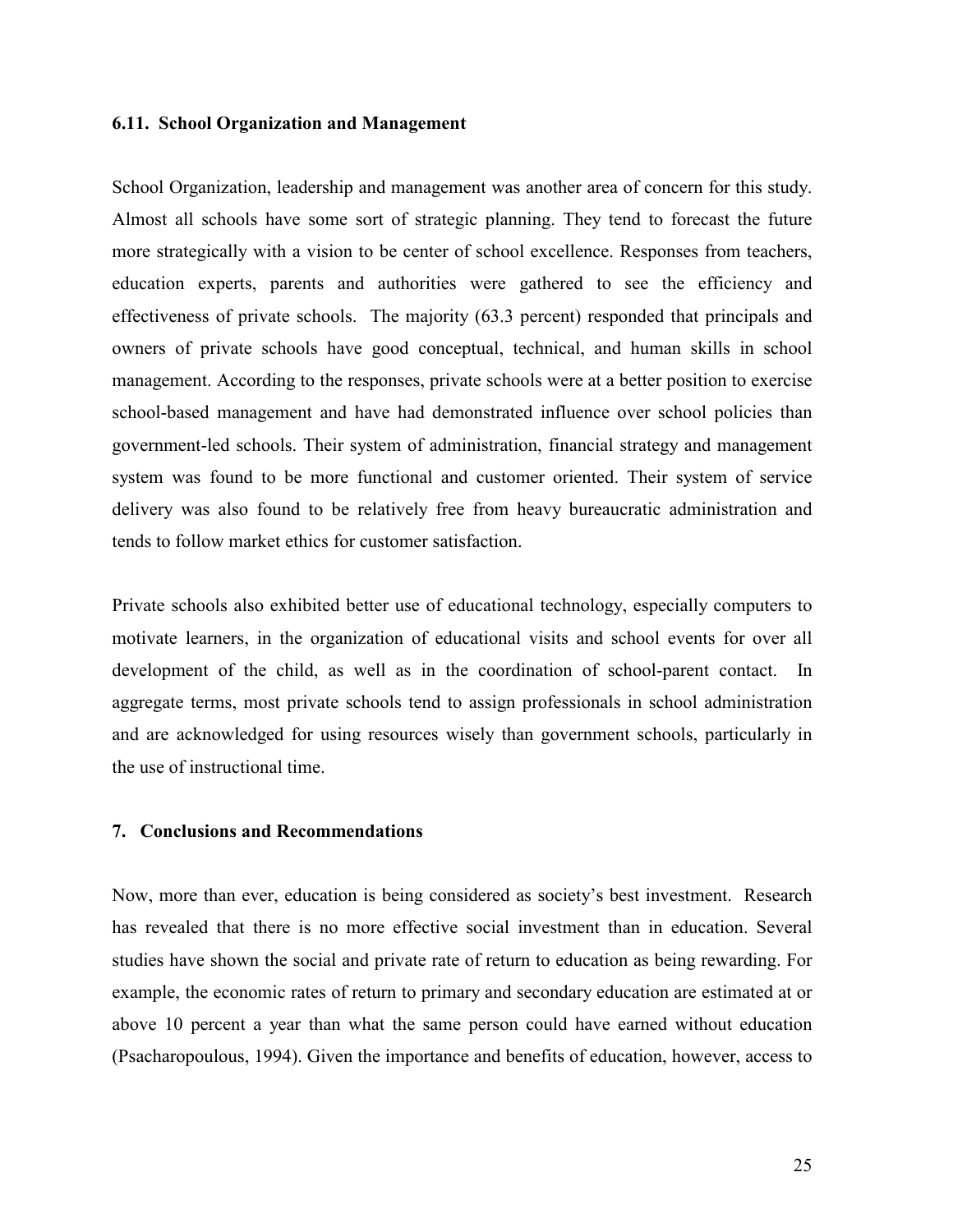quality educational opportunities is limited to the few, especially in the developing world in which Ethiopia is part.

When one looks at the delivery of educational services, people at large, rarely think the benefits entailed in the provision of private education. Many people believe that only the government can provide educational services to the public. However, results of this study and lessons from many developing courtiers as well as developed nations show that private education is better serving the educational needs of the population than government-led schools. Besides complementing state-run education by expanding educational opportunities overall; private schools can free public resources, sharpen innovation in the classroom, and provide new scope for high standards of education on a competitive base. As a result, in recent years attention has been given to what has come to be known as the "education industry" consisting of schools, services and products (Stokes, 1999). Yet, despite this benefits, private investment in education contributes very little in Ethiopia. The provision of education in Ethiopia was and still monopolized by the state and the chance for school choice is very limited. Of course, public intervention in education has been justified on several counts, especially equity. However, there is a strong feeling that public spending on education is often inefficient and inequitable as seen in the century old history of modern education in Ethiopia.

Given the appropriate incentive structures and effective supervisory mechanisms, private investment in education could go a long way towards improving the present condition of the Ethiopian education system. The study strongly supports the need for an increased involvement of the private sector in the delivery of educational services in Ethiopia. The peculiarities specific to the social sector as opposed to the commercial make it necessary to design a privatization strategy specific to the education sector. The problems observed in the state-run schools by themselves are also factors that may propel the wave for privatization in education. If we have to acknowledge the involvement of the private sector to improve access, equity, relevance and the efficiency of service delivery in education, reform has to focus on the following core areas of intervention: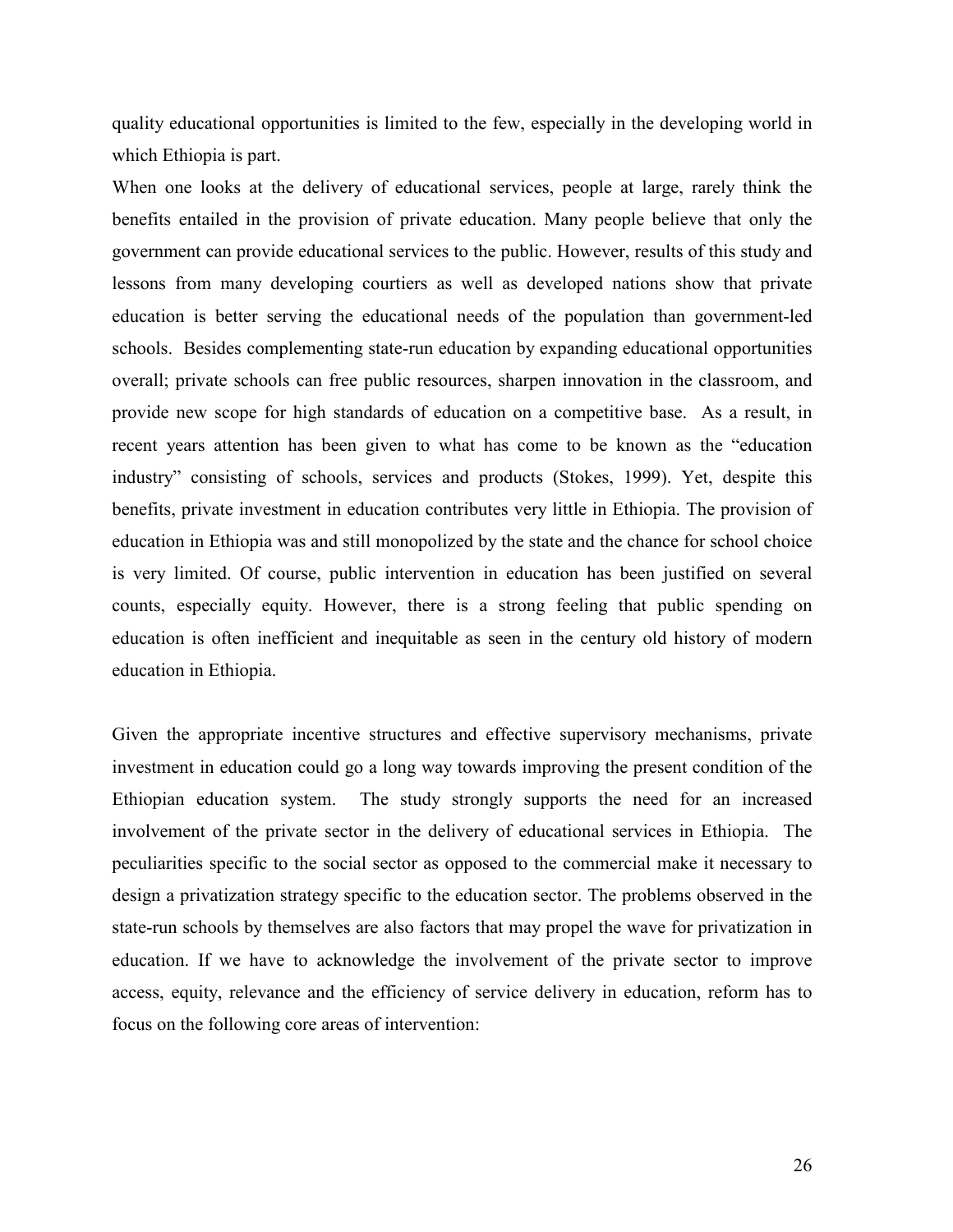- 1. An enabling policy environment to reduce barriers to entry through strong public awareness campaign, and the designing of an effective political marketing strategy for consensuses creation;
- 2. Establishment of an appropriate, flexible, and stable investment climate so that private investors are encouraged to do what they can for the improvement of the education sector;
- 3. Enabling private investors to have ease of access to land and diversified financial recourses would help to attack the highly manifested educational poverty in this country. The government has to change its role and focus on the monitoring and maintenance of quality standards; has to assume a lead role in defining standards, accreditation, and establishment of an effective monitoring and enforcement mechanisms than assuming the wasteful and little rewarding monopolistic ventures in education;
- 4. Removing or simplifying all unnecessary bureaucratic bans and restrictive legal and regulatory framework by focusing only on performance could pave the way for increased value for money in education;
- 5. Provision of incentive structures in land provision; exemption of taxes; provision of subsidies or introduction of demand driven financing mechanisms or safety net programs to allow parents enroll their children in the school of their choice; arrangement of an effective contract monitoring system such as targeted stipends, matching grants, voucher system, sponsorship, low rate loans, introduction of cost recovery or income generation schemes, and searching mechanisms for donor assistance in the development of private education.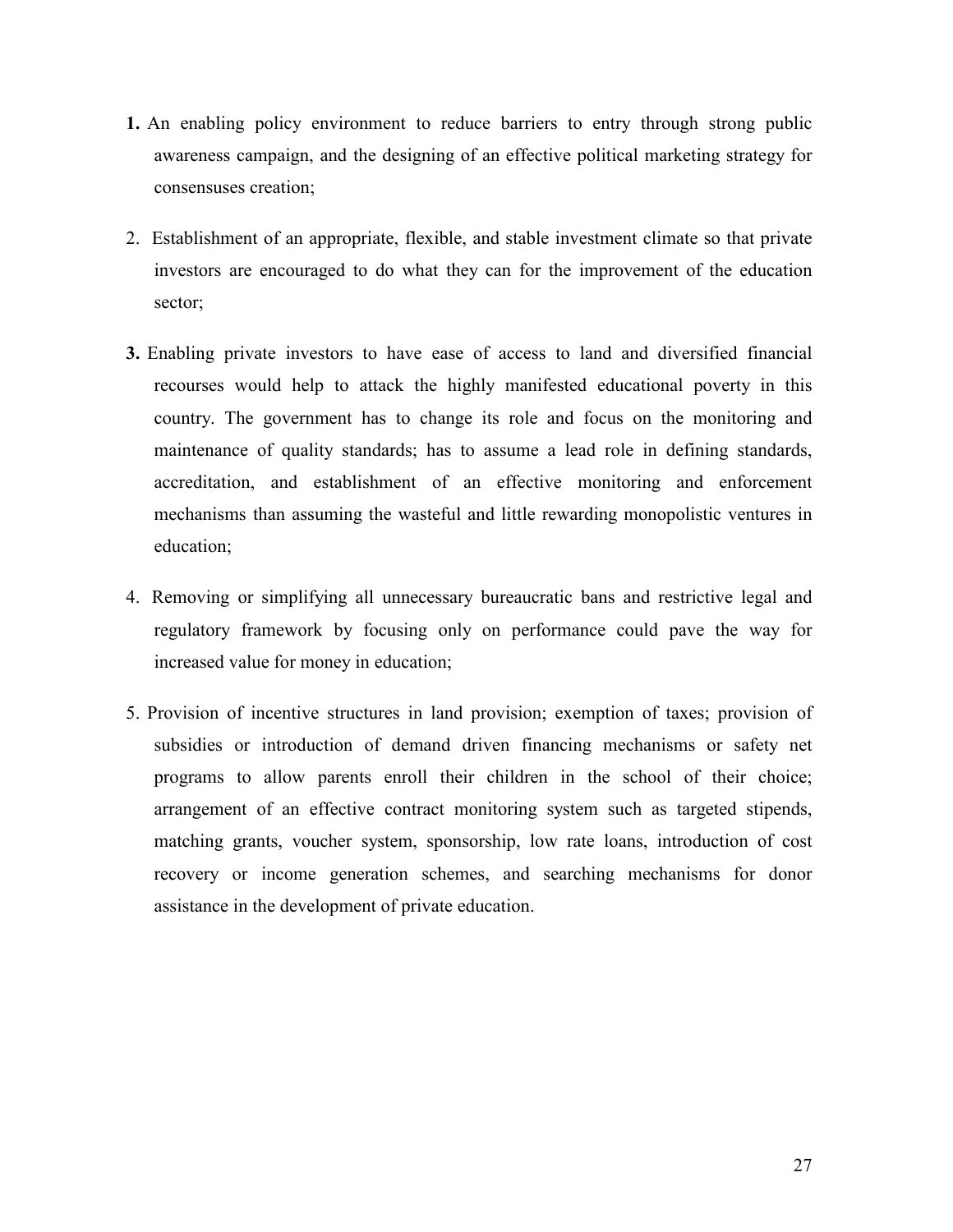#### **References**

Addis Ababa Education Bureau, (2001). Education Statistics Annual Abstract, (Unpublished).

FDRE, (1996). "Investment Proclamation of the Federal Democratic Republic of Ethiopia", Federal Negarit Gazeta: 2nd Year No. 25

- Getachew Mekuria and Lulseged Mengistie. (1996). The Role of NGOs and the Private Sector in Social Service Delivery. Ethiopia Social Sector Study Report
- James, E. (1999). "Public Policies Toward Private Education: An International Comparison." International Journal of Educational Research 15(5)
- James, E. (1991). Private Finance and Management of Education in Developing Countries : Major Policy and Research Issues. Paris: IIEP.

Merrill. L. (1999). "The Book of Knowledge: Investing in the Growing Education and Training Industry", GSREG, GFERD: Merrill & Co

Ministry of Education (MOE). (2001). Education Statistics Annual Abstract. Addis Ababa: EMIS

\_\_\_\_\_\_\_\_(2002). Education Statistics Annual Abstract. Addis Ababa: EMIS

- Ministry of Education and Fine Arts (1973). Non Government Schools Regulation. Addis Ababa: Berhanena Selam Printing press.
- Morra, L.G and Friendlander. (1999). Case Study Evaluations. OED Working Paper Series No. 2, Washington D.C: The World Bank

Patrinos, H.A. (1999). Market Forces in Education. WWW. Worldbank.org

PHRD, (1996). Education Sector Review: Synthesis and Summary. Addis Ababa: Commercial Printing Press.

Provisional Government of Ethiopia (1975). "A proclamation to provide for the public ownership of private Schools. " Negarit Gazeta, 35th year No.3

Psacharopoulos, G. (1994) "Returns to Investment in Education: A Global Update" World Development 22 (9)

Seifu Gosaye. (2000). Demand and Development Trends of Private Primary Schools in Addis Ababa. Master Thesis: Addis Ababa University.